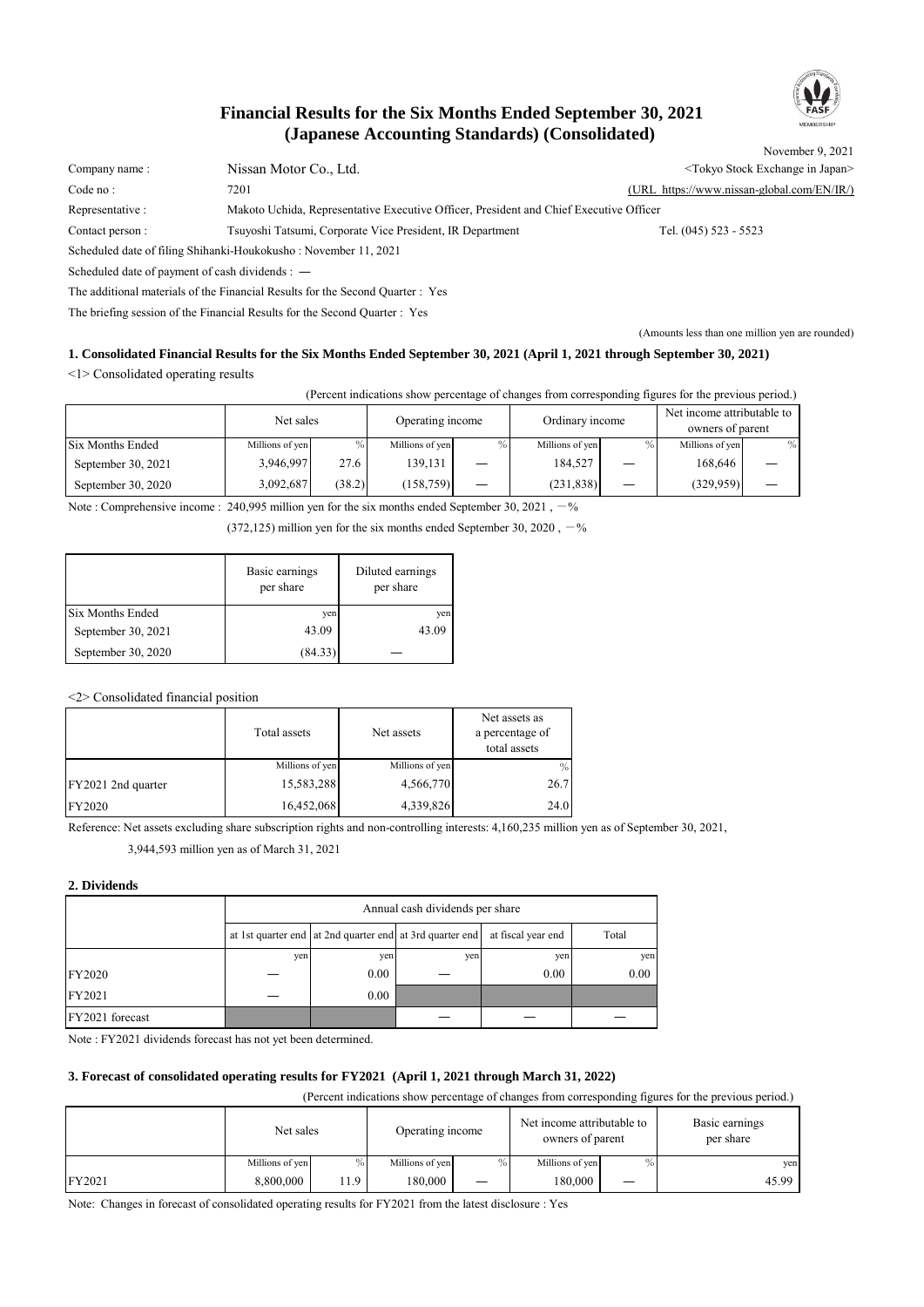#### ※ **Notes**

| $\leq$ 1> Significant changes in scope of consolidated subsidiaries |  | None |
|---------------------------------------------------------------------|--|------|
|---------------------------------------------------------------------|--|------|

<2> Adoption of specific accounting policies for quarterly consolidated financial statements : Applicable

Note: See attached page 10 "(4) Notes to quarterly consolidated financial statements - (Adoption of specific accounting policies for quarterly consolidated financial statements) "

<3> Changes in accounting policies, accounting estimation change and restatement

| $\leq$ 3>-1 Changes in accounting policies due to the revision of the accounting standards. | Applicable |
|---------------------------------------------------------------------------------------------|------------|
| $\leq$ 3>-2 Changes in accounting policies except for those in $\leq$ 3>-1                  | None       |
| $\leq$ 3>-3 Changes due to accounting estimation change                                     | None       |
| $\leq$ 3>-4 Restatement                                                                     | None       |

Note: See attached page 10 "(4) Notes to quarterly consolidated financial statements - (Changes in accounting policies) "

<4> Number of shares issued

|  |  |  |  |  |  |  |  |  |  |  |  |  |  | $\leq$ 4>-1 Number of shares issued at the end of the period (including treasury stocks) |  |  |  |
|--|--|--|--|--|--|--|--|--|--|--|--|--|--|------------------------------------------------------------------------------------------|--|--|--|
|--|--|--|--|--|--|--|--|--|--|--|--|--|--|------------------------------------------------------------------------------------------|--|--|--|

| $\leq$ 4>-1 Number of shares issued at the end of the period (including treasury stocks) |                    | FY2021 2nd quarter 4,220,715,112 shares                                         | FY2020 | 4,220,715,112 shares |
|------------------------------------------------------------------------------------------|--------------------|---------------------------------------------------------------------------------|--------|----------------------|
| $\leq$ 4>-2 Number of treasury stocks at the end of the period                           | FY2021 2nd quarter | 306,440,244 shares                                                              | FY2020 | 306,650,569 shares   |
| $\leq$ 4>-3 The average number of shares issued during the six months ended September 30 |                    | FY2021 2nd quarter 3,913,848,685 shares FY2020 2nd quarter 3,912,576,424 shares |        |                      |

#### ※ **This Quarterly Financial Results report is out of scope of review by certified public accountants or an audit firm**

#### ※ **Explanation regarding the appropriate use of forecast of operating results**

The financial forecast of operating results is based on judgements and estimates that have been made using currently available information. By nature, such financial forecast is subject to uncertainty and risk. Therefore, the final results might be significantly different from the

aforementioned forecast due to changes in economic environments related to our business, market trends, exchange rate, etc.

For other remarks, please refer to "2. Other Information" on page 18.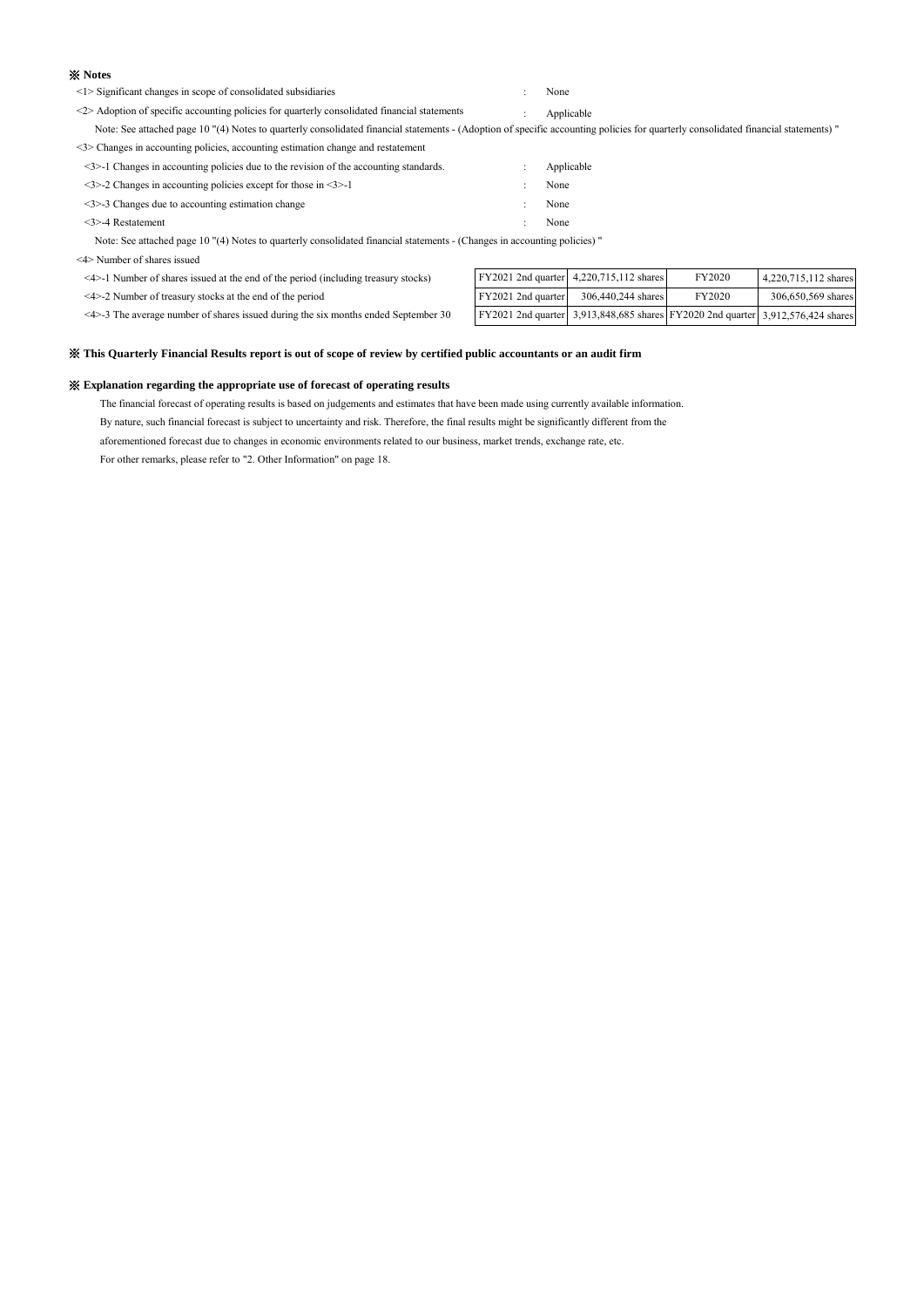# 【**Table of Contents**】

| 1. |     | Quarterly Consolidated Financial Statements (and according to the control of the Consolidated Financial Statements (and according to the control of the Consolidated Financial Statements (according to the control of the Con | $\mathfrak{D}_{\mathfrak{p}}$ |
|----|-----|--------------------------------------------------------------------------------------------------------------------------------------------------------------------------------------------------------------------------------|-------------------------------|
|    | (1) |                                                                                                                                                                                                                                | $\overline{c}$                |
|    | (2) | Quarterly consolidated statement of income and quarterly consolidated statement of comprehensive income                                                                                                                        | 4                             |
|    |     | [Six month period ended September 30]                                                                                                                                                                                          |                               |
|    |     | <b>Three month period ended September 30</b>                                                                                                                                                                                   |                               |
|    | (3) |                                                                                                                                                                                                                                | 8                             |
|    | (4) | Notes to quarterly consolidated financial statements \\\correspondences \\contact\\correspondences \\correspondences \\correspondences \\correspondences \\correspondences \\correspondences \\correspondences \\correspondenc | 10                            |
|    |     | (Notes to events and conditions which indicate there could be substantial doubt about going concern assumption) .                                                                                                              | 10                            |
|    |     |                                                                                                                                                                                                                                | 10                            |
|    |     | (Adoption of specific accounting policies for quarterly consolidated financial statements) <b>················</b>                                                                                                             | 10                            |
|    |     |                                                                                                                                                                                                                                | 10                            |
|    |     |                                                                                                                                                                                                                                | 11                            |
|    |     |                                                                                                                                                                                                                                | 12                            |
| 2. |     |                                                                                                                                                                                                                                | -18                           |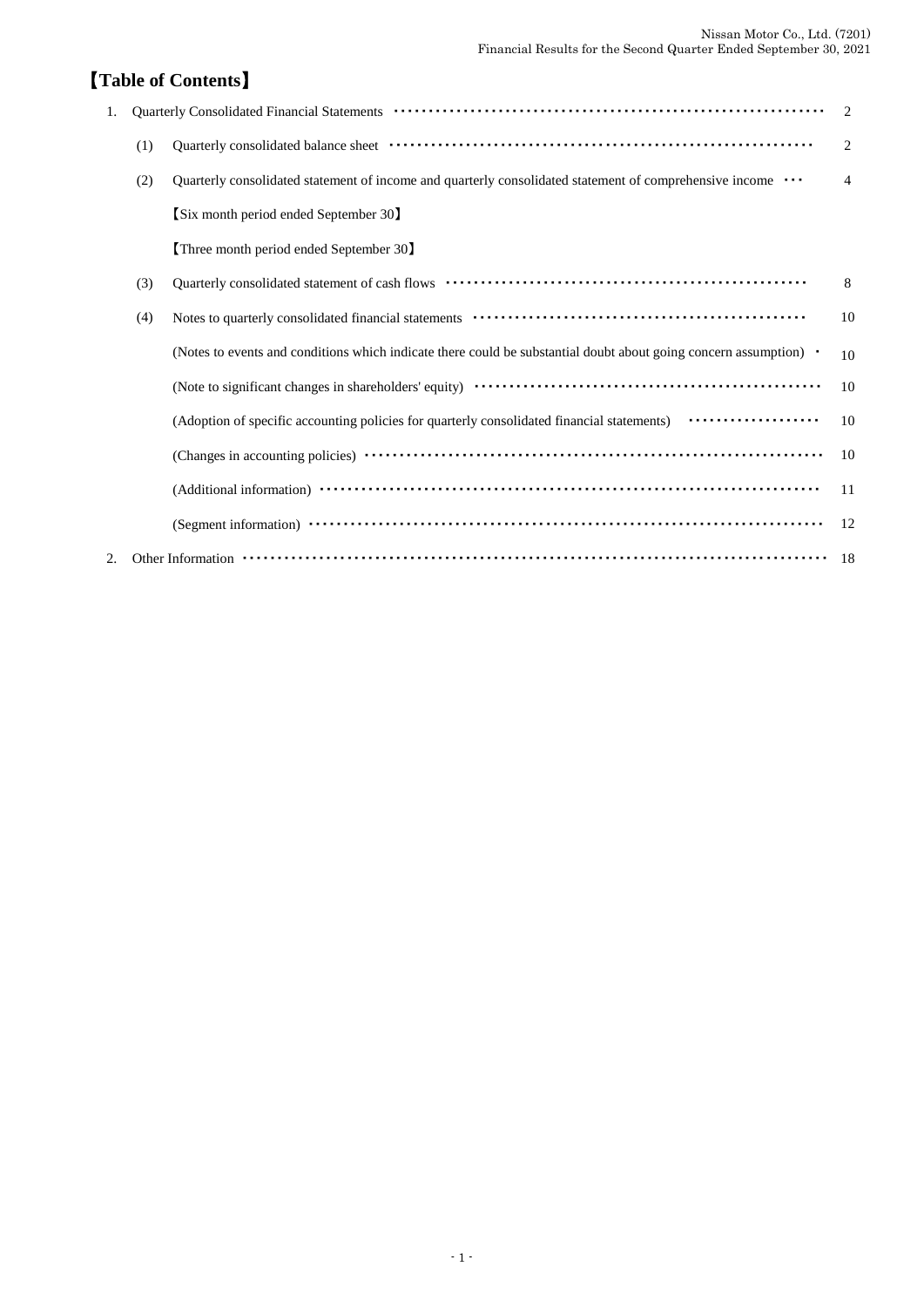# **1. Quarterly Consolidated Financial Statements**

# **(1) Quarterly consolidated balance sheet**

|                                                             |                        | (in millions of yen)       |
|-------------------------------------------------------------|------------------------|----------------------------|
|                                                             | Prior fiscal year      | Current second quarter     |
|                                                             | (As of March 31, 2021) | (As of September 30, 2021) |
| Assets                                                      |                        |                            |
| Current assets                                              |                        |                            |
| Cash on hand and in banks                                   | 1,871,794              | 1,360,031                  |
| Trade notes and accounts receivable                         | 518,451                |                            |
| Trade notes and accounts receivable, and<br>contract assets |                        | 315,180                    |
| Sales finance receivables                                   | 6,213,797              | 5,875,105                  |
| Securities                                                  | 162,232                | 172,764                    |
| Merchandise and finished goods                              | 647,583                | 627,830                    |
| Work in process                                             | 66,171                 | 86,732                     |
| Raw materials and supplies                                  | 425,817                | 603,943                    |
| Other                                                       | 624,347                | 791,332                    |
| Allowance for doubtful accounts                             | (180, 533)             | (138, 847)                 |
| Total current assets                                        | 10,349,659             | 9,694,070                  |
| Fixed assets                                                |                        |                            |
| Property, plant and equipment                               |                        |                            |
| Buildings and structures, net                               | 590,016                | 589,754                    |
| Machinery, equipment and vehicles, net                      | 2,704,640              | 2,609,473                  |
| Land                                                        | 589,613                | 586,177                    |
| Construction in progress                                    | 228,101                | 142,238                    |
| Other, net                                                  | 266,184                | 348,189                    |
| Total property, plant and equipment                         | 4,378,554              | 4,275,831                  |
| Intangible fixed assets                                     | 121,221                | 113,826                    |
| Investments and other assets                                |                        |                            |
| Investment securities                                       | 1,129,007              | 1,039,269                  |
| Other                                                       | 470,167                | 459,517                    |
| Allowance for doubtful accounts                             | (3,764)                | (6,015)                    |
| Total investments and other assets                          | 1,595,410              | 1,492,771                  |
| Total fixed assets                                          | 6,095,185              | 5,882,428                  |
| Deferred assets                                             |                        |                            |
| Bond issuance costs                                         | 7,224                  | 6,790                      |
| Total deferred assets                                       | 7,224                  | 6,790                      |
| Total assets                                                | 16,452,068             | 15,583,288                 |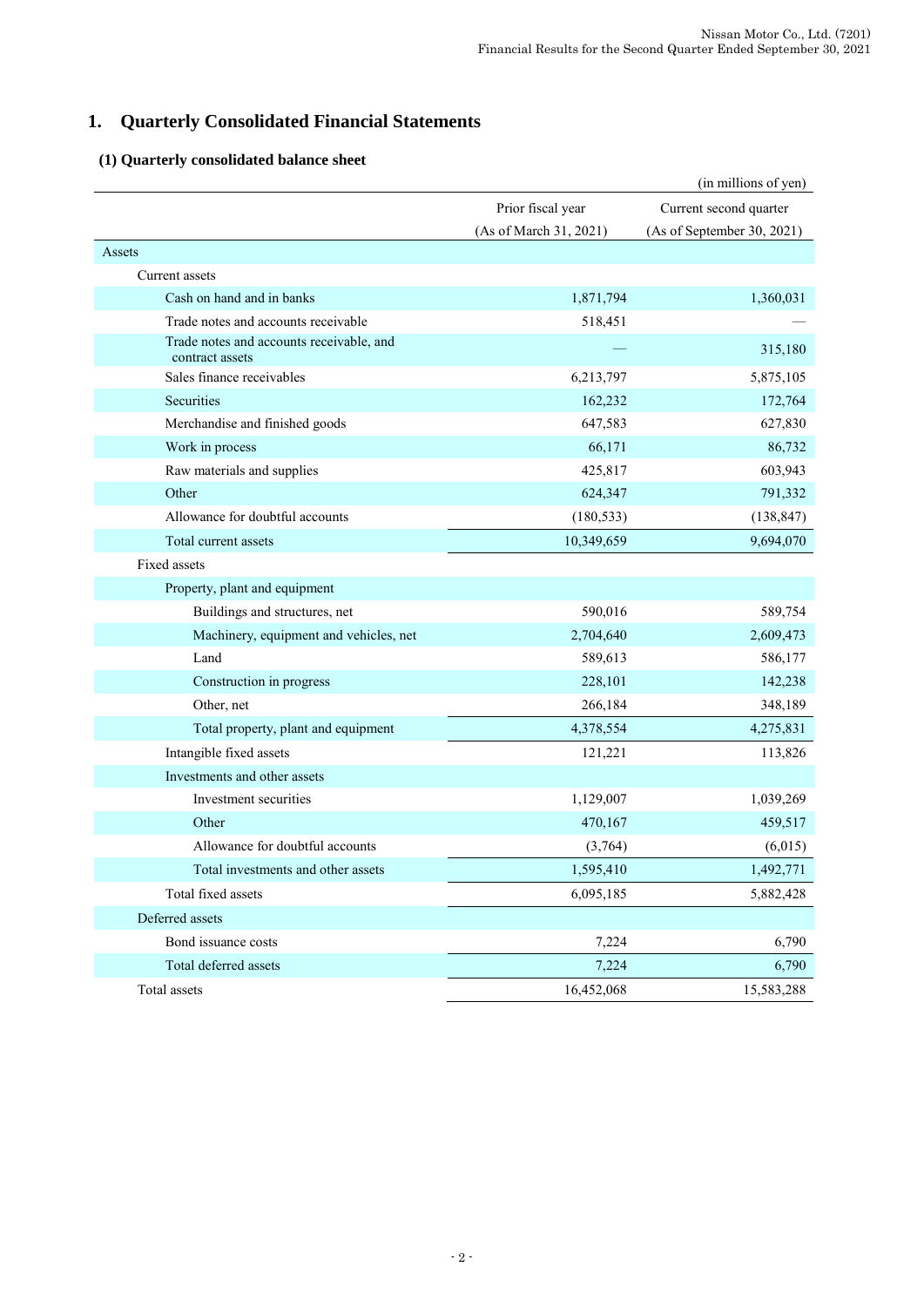|                                                                                                                           |                        | (in millions of yen)       |
|---------------------------------------------------------------------------------------------------------------------------|------------------------|----------------------------|
|                                                                                                                           | Prior fiscal year      | Current second quarter     |
|                                                                                                                           | (As of March 31, 2021) | (As of September 30, 2021) |
| Liabilities                                                                                                               |                        |                            |
| Current liabilities                                                                                                       |                        |                            |
| Trade notes and accounts payable                                                                                          | 1,501,972              | 1,137,726                  |
| Short-term borrowings                                                                                                     | 1,016,504              | 875,879                    |
| Current portion of long-term borrowings                                                                                   | 1,721,797              | 1,684,134                  |
| Commercial papers                                                                                                         | 6,749                  | 79,791                     |
| Current portion of bonds                                                                                                  | 514,893                | 573,036                    |
| Lease obligations                                                                                                         | 43,542                 | 37,108                     |
| Accrued expenses                                                                                                          | 1,034,305              | 847,222                    |
| Accrued warranty costs                                                                                                    | 101,624                | 94,302                     |
| Other                                                                                                                     | 784,996                | 750,298                    |
| Total current liabilities                                                                                                 | 6,726,382              | 6,079,496                  |
| Long-term liabilities                                                                                                     |                        |                            |
| <b>Bonds</b>                                                                                                              | 2,046,620              | 2,105,555                  |
| Long-term borrowings                                                                                                      | 2,173,677              | 1,726,898                  |
| Lease obligations                                                                                                         | 75,450                 | 67,138                     |
| Accrued warranty costs                                                                                                    | 102,303                | 99,225                     |
| Net defined benefit liability                                                                                             | 257,521                | 247,890                    |
| Other                                                                                                                     | 730,289                | 690,316                    |
| Total long-term liabilities                                                                                               | 5,385,860              | 4,937,022                  |
| <b>Total liabilities</b>                                                                                                  | 12,112,242             | 11,016,518                 |
| Net assets                                                                                                                |                        |                            |
| Shareholders' equity                                                                                                      |                        |                            |
| Common stock                                                                                                              | 605,814                | 605,814                    |
| Capital surplus                                                                                                           | 817,071                | 816,886                    |
| Retained earnings                                                                                                         | 3,629,938              | 3,795,871                  |
| Treasury stock                                                                                                            | (139, 259)             | (138,088)                  |
| Total shareholders' equity                                                                                                | 4,913,564              | 5,080,483                  |
| Accumulated other comprehensive income                                                                                    |                        |                            |
| Unrealized holding gain and loss on securities                                                                            | 61,902                 | 2,682                      |
| Unrealized gain and loss from hedging<br>instruments                                                                      | (10, 639)              | (5,190)                    |
| Adjustment for revaluation of the accounts of the<br>consolidated subsidiaries based on general price<br>level accounting | (36, 498)              | (36, 738)                  |
| Translation adjustments                                                                                                   | (906, 200)             | (804, 307)                 |
| Remeasurements of defined benefit plans                                                                                   | (77, 536)              | (76,695)                   |
| Total accumulated other comprehensive income                                                                              | (968, 971)             | (920, 248)                 |
| Non-controlling interests                                                                                                 | 395,233                | 406,535                    |
| Total net assets                                                                                                          | 4,339,826              | 4,566,770                  |
| Total liabilities and net assets                                                                                          | 16,452,068             | 15,583,288                 |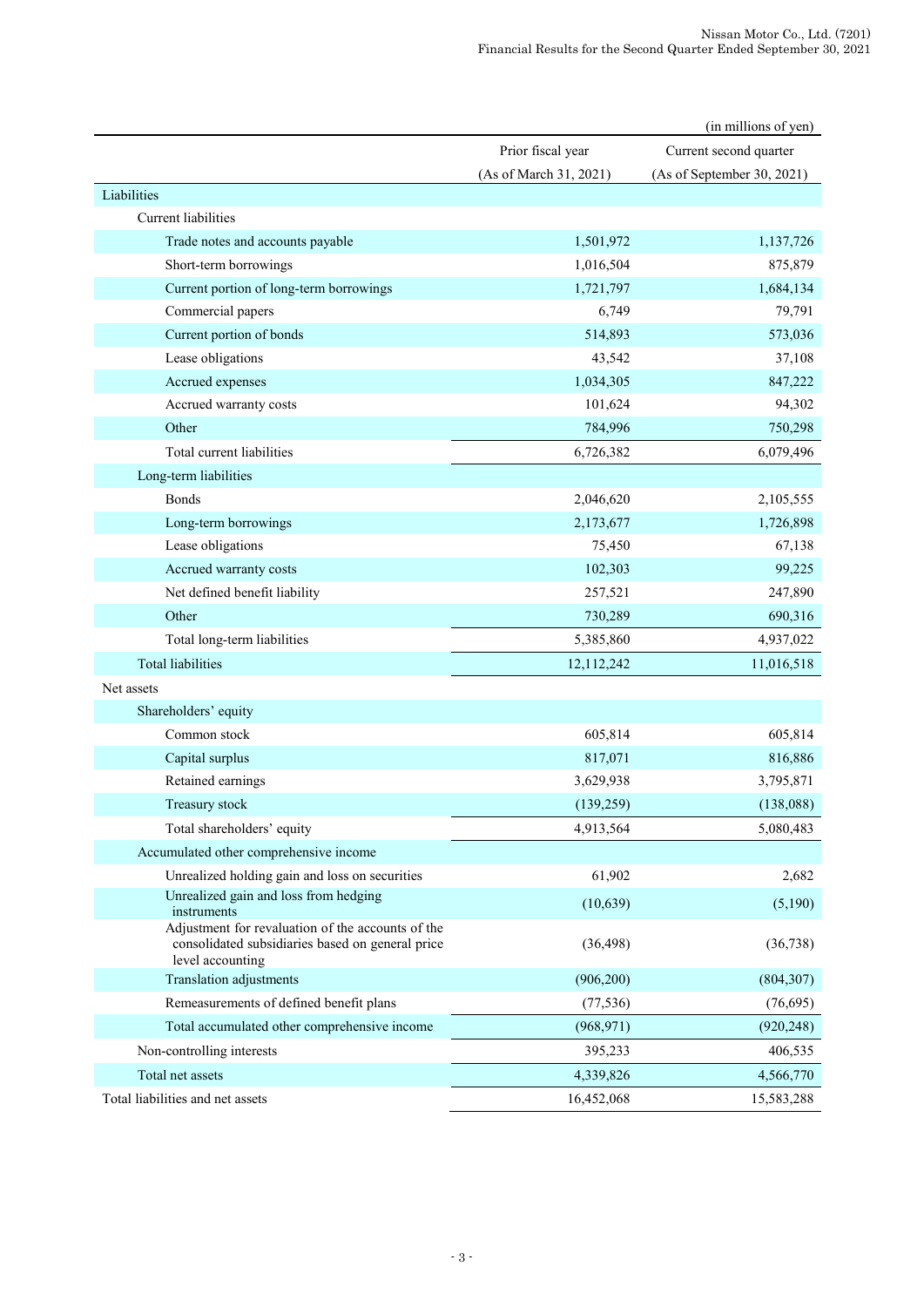## **(2) Quarterly consolidated statement of income and quarterly consolidated statement of comprehensive income**

Six month period ended September 30 Quarterly consolidated statement of income

|                                                      |                                        | (in millions of yen)                   |
|------------------------------------------------------|----------------------------------------|----------------------------------------|
|                                                      | Six months ended<br>September 30, 2020 | Six months ended<br>September 30, 2021 |
|                                                      | (From April 1, 2020                    | (From April 1, 2021                    |
|                                                      | To September 30, 2020)                 | To September 30, 2021)                 |
| Net sales                                            | 3,092,687                              | 3,946,997                              |
| Cost of sales                                        | 2,731,017                              | 3,288,255                              |
| Gross profit                                         | 361,670                                | 658,742                                |
| Selling, general and administrative expenses         |                                        |                                        |
| Advertising expenses                                 | 90,066                                 | 112,830                                |
| Provision for warranty costs                         | 33,623                                 | 44,696                                 |
| Other selling expenses                               | 59,429                                 | 21,688                                 |
| Salaries and wages                                   | 177,489                                | 194,557                                |
| Retirement benefit expenses                          | 8,287                                  | 3,881                                  |
| Provision for doubtful accounts                      | 17,240                                 | (34, 743)                              |
| Other                                                | 134,295                                | 176,702                                |
| Total selling, general and administrative expenses   | 520,429                                | 519,611                                |
| Operating income (loss)                              | (158, 759)                             | 139,131                                |
| Non-operating income                                 |                                        |                                        |
| Interest income                                      | 6,441                                  | 7,139                                  |
| Dividends income                                     | 1,929                                  | 2,950                                  |
| Equity in earnings of affiliates                     |                                        | 63,101                                 |
| Derivative gain                                      |                                        | 5,939                                  |
| Exchange gain                                        | 23,773                                 |                                        |
| Miscellaneous income                                 | 11,633                                 | 11,153                                 |
| Total non-operating income                           | 43,776                                 | 90,282                                 |
| Non-operating expenses                               |                                        |                                        |
| Interest expense                                     | 8,561                                  | 27,528                                 |
| Equity in losses of affiliates                       | 78,041                                 |                                        |
| Derivative loss                                      | 19,279                                 |                                        |
| Exchange loss                                        |                                        | 3,966                                  |
| Miscellaneous expenses                               | 10,974                                 | 13,392                                 |
| Total non-operating expenses                         | 116,855                                | 44,886                                 |
| Ordinary income (loss)                               | (231, 838)                             | 184,527                                |
| Special gains                                        |                                        |                                        |
| Gain on sales of fixed assets                        | 10,767                                 | 8,425                                  |
| Gain on sales of investment securities               |                                        | 76,115                                 |
| Other                                                | 7,043                                  | 7,180                                  |
| Total special gains                                  | 17,810                                 | 91,720                                 |
| Special losses                                       |                                        |                                        |
| Loss on sales of fixed assets                        | 443                                    | 2,862                                  |
| Loss on disposal of fixed assets                     | 2,637                                  | 3,414                                  |
| Special addition to retirement benefits              | 53,985                                 | 4,240                                  |
| Other                                                | 49,839                                 | 4,348                                  |
| Total special losses                                 | 106,904                                | 14,864                                 |
| Income (loss) before income taxes                    | (320, 932)                             | 261,383                                |
| Income taxes                                         | 3,963                                  | 79,349                                 |
| Net income (loss)                                    | (324, 895)                             | 182,034                                |
| Net income attributable to non-controlling interests | 5,064                                  | 13,388                                 |
| Net income (loss) attributable to owners of parent   | (329, 959)                             | 168,646                                |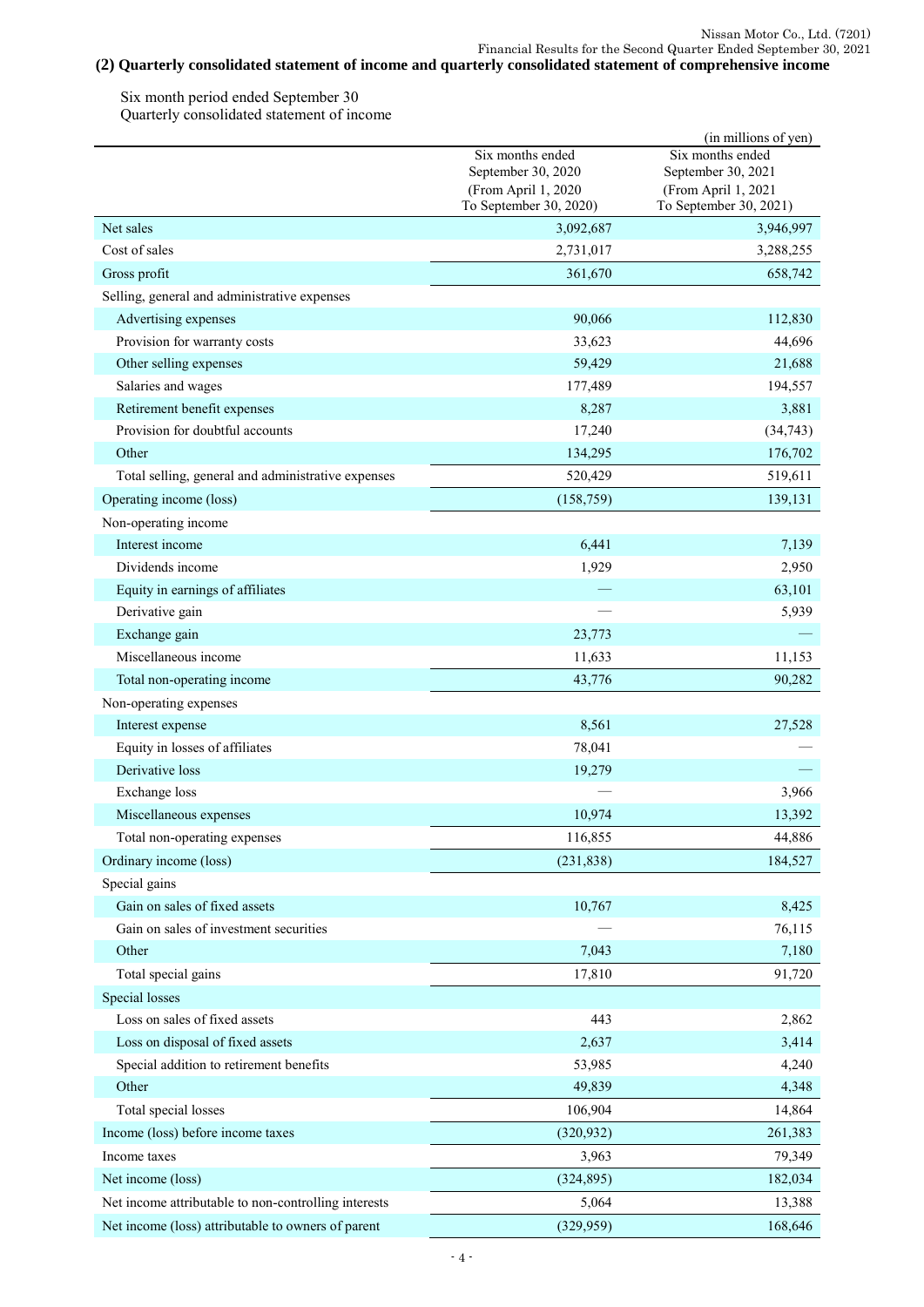### Quarterly consolidated statement of comprehensive income

|                                                                                                                           |                                                | (in millions of yen)                           |
|---------------------------------------------------------------------------------------------------------------------------|------------------------------------------------|------------------------------------------------|
|                                                                                                                           | Six months ended<br>September 30, 2020         | Six months ended<br>September 30, 2021         |
|                                                                                                                           | (From April 1, 2020)<br>To September 30, 2020) | (From April 1, 2021)<br>To September 30, 2021) |
| Net income (loss)                                                                                                         | (324, 895)                                     | 182,034                                        |
| Other comprehensive income                                                                                                |                                                |                                                |
| Unrealized holding gain and loss on securities                                                                            | 33,862                                         | (59, 919)                                      |
| Unrealized gain and loss from hedging instruments                                                                         | 773                                            | 5,071                                          |
| Adjustment for revaluation of the accounts of the<br>consolidated subsidiaries based on general price level<br>accounting | (22)                                           | (234)                                          |
| Translation adjustments                                                                                                   | (30,378)                                       | 70,493                                         |
| Remeasurements of defined benefit plans                                                                                   | (11,694)                                       | (2,327)                                        |
| The amount related to equity method companies                                                                             | (39,771)                                       | 45,877                                         |
| Total other comprehensive income                                                                                          | (47,230)                                       | 58,961                                         |
| Comprehensive income                                                                                                      | (372, 125)                                     | 240,995                                        |
| (Breakdown of comprehensive income)                                                                                       |                                                |                                                |
| Comprehensive income attributable to owners of parent                                                                     | (374, 361)                                     | 217,322                                        |
| Comprehensive income attributable to non-controlling<br>interests                                                         | 2,236                                          | 23,673                                         |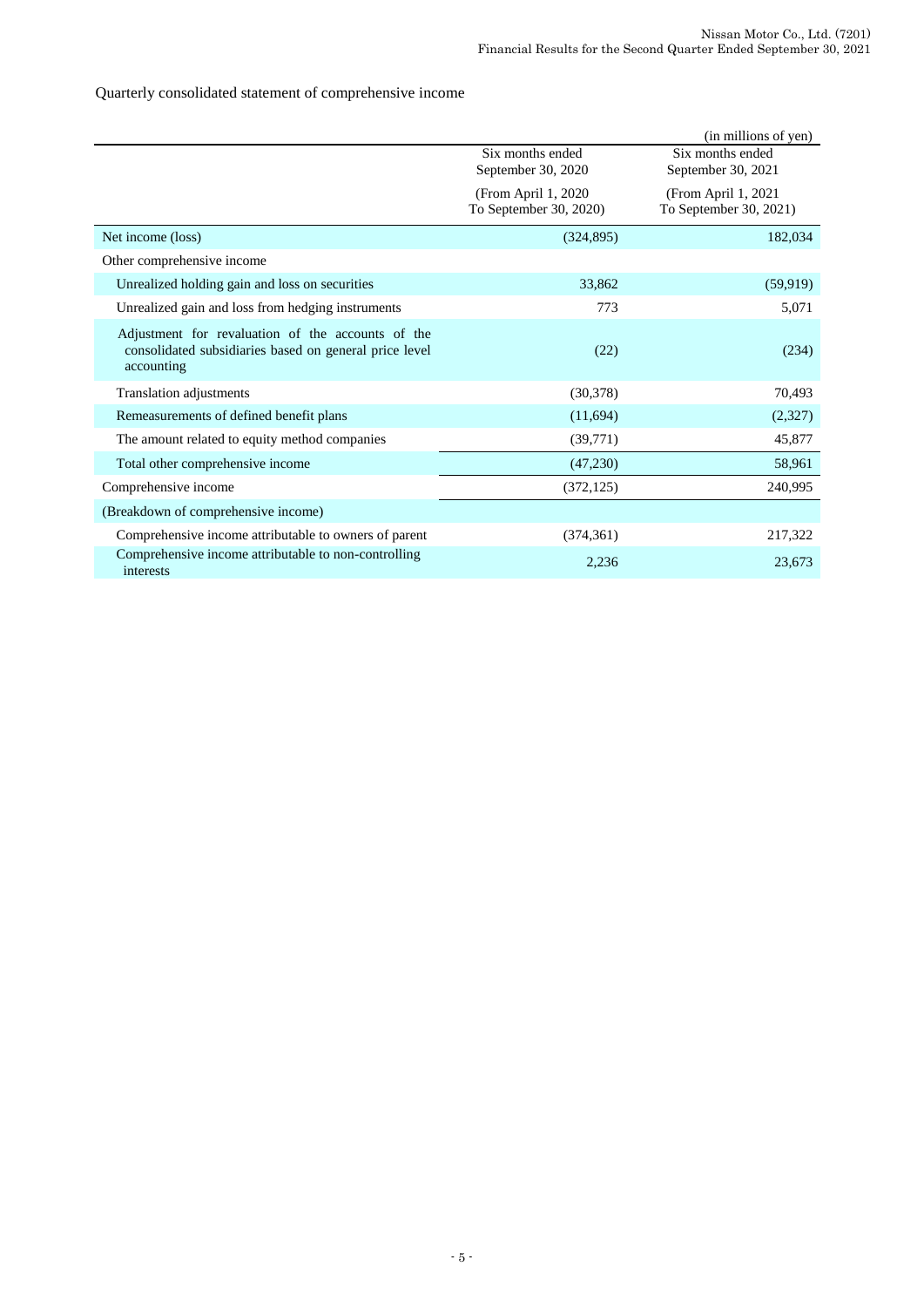#### Three month period ended September 30 Quarterly consolidated statement of income

|                                                      |                                              | (in millions of yen)                         |
|------------------------------------------------------|----------------------------------------------|----------------------------------------------|
|                                                      | Prior second quarter                         | Current second quarter                       |
|                                                      | (From July 1, 2020<br>To September 30, 2020) | (From July 1, 2021<br>To September 30, 2021) |
| Net sales                                            | 1,918,493                                    | 1,938,750                                    |
| Cost of sales                                        | 1,655,443                                    | 1,611,995                                    |
| Gross profit                                         | 263,050                                      | 326,755                                      |
| Selling, general and administrative expenses         |                                              |                                              |
| Advertising expenses                                 | 58,962                                       | 56,628                                       |
| Provision for warranty costs                         | 19,530                                       | 19,552                                       |
| Other selling expenses                               | 19,315                                       | 15,427                                       |
| Salaries and wages                                   | 86,808                                       | 98,896                                       |
| Retirement benefit expenses                          | 4,181                                        | 2,136                                        |
| Provision for doubtful accounts                      | 1,228                                        | (25,106)                                     |
| Other                                                | 77.859                                       | 95,773                                       |
| Total selling, general and administrative expenses   | 267,883                                      | 263,306                                      |
| Operating income (loss)                              | (4,833)                                      | 63,449                                       |
| Non-operating income                                 |                                              |                                              |
| Interest income                                      | 2,557                                        | 4,070                                        |
| Dividends income                                     | 1,812                                        | 21                                           |
| Equity in earnings of affiliates                     | 6,614                                        | 44,817                                       |
| Derivative gain                                      | 301                                          | 8,100                                        |
| Miscellaneous income                                 | 4,059                                        | 5,789                                        |
| Total non-operating income                           | 15,343                                       | 62,797                                       |
| Non-operating expenses                               |                                              |                                              |
| Interest expense                                     | 5,590                                        | 13,440                                       |
| <b>Exchange</b> loss                                 | 1,148                                        | 9,752                                        |
| Miscellaneous expenses                               | 3,330                                        | 8,814                                        |
| Total non-operating expenses                         | 10,068                                       | 32,006                                       |
| Ordinary income                                      | 442                                          | 94,240                                       |
| Special gains                                        |                                              |                                              |
| Gain on sales of fixed assets                        | 8,222                                        | 3,416                                        |
| Other                                                | 872                                          | 86                                           |
| Total special gains                                  | 9,094                                        | 3,502                                        |
| Special losses                                       |                                              |                                              |
| Loss on sales of fixed assets                        | 75                                           | 1,368                                        |
| Loss on disposal of fixed assets                     | 1,768                                        | 2,271                                        |
| Special addition to retirement benefits              | 13,900                                       | 1,674                                        |
| Other                                                | 10,126                                       | 1,585                                        |
| Total special losses                                 | 25,869                                       | 6,898                                        |
| Income (loss) before income taxes                    | (16, 333)                                    | 90,844                                       |
| Income taxes                                         | 24,266                                       | 30,514                                       |
| Net income (loss)                                    | (40, 599)                                    | 60,330                                       |
| Net income attributable to non-controlling interests | 3,771                                        | 6,215                                        |
| Net income (loss) attributable to owners of parent   | (44, 370)                                    | 54,115                                       |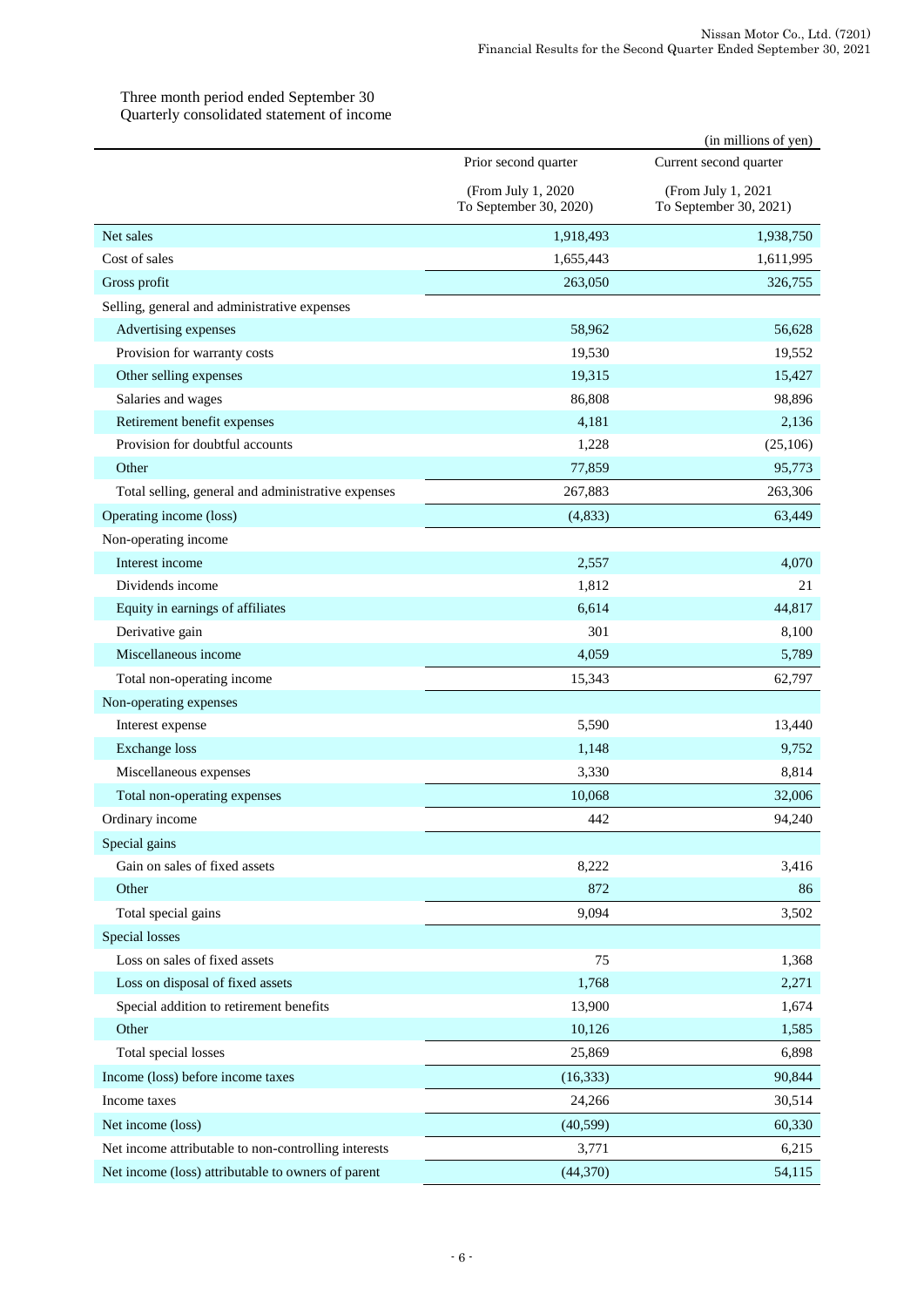Quarterly consolidated statement of comprehensive income

|                                                                                                                           |                                                                                                | (in millions of yen)   |
|---------------------------------------------------------------------------------------------------------------------------|------------------------------------------------------------------------------------------------|------------------------|
|                                                                                                                           | Prior second quarter                                                                           | Current second quarter |
|                                                                                                                           | (From July 1, 2020)<br>(From July 1, 2021)<br>To September 30, 2020)<br>To September 30, 2021) |                        |
| Net income (loss)                                                                                                         | (40,599)                                                                                       | 60,330                 |
| Other comprehensive income                                                                                                |                                                                                                |                        |
| Unrealized holding gain and loss on securities                                                                            | 14,846                                                                                         | 262                    |
| Unrealized gain and loss from hedging instruments                                                                         | 1,594                                                                                          | 1,165                  |
| Adjustment for revaluation of the accounts of the<br>consolidated subsidiaries based on general price level<br>accounting | (712)                                                                                          | (430)                  |
| <b>Translation adjustments</b>                                                                                            | (21,507)                                                                                       | 3,969                  |
| Remeasurements of defined benefit plans                                                                                   | (16, 189)                                                                                      | (907)                  |
| The amount related to equity method companies                                                                             | 1,717                                                                                          | 13,303                 |
| Total other comprehensive income                                                                                          | (20,251)                                                                                       | 17,362                 |
| Comprehensive income                                                                                                      | (60, 850)                                                                                      | 77,692                 |
| (Breakdown of comprehensive income)                                                                                       |                                                                                                |                        |
| Comprehensive income attributable to owners of parent                                                                     | (63,994)                                                                                       | 69,563                 |
| Comprehensive income attributable to non-controlling<br>interests                                                         | 3,144                                                                                          | 8,129                  |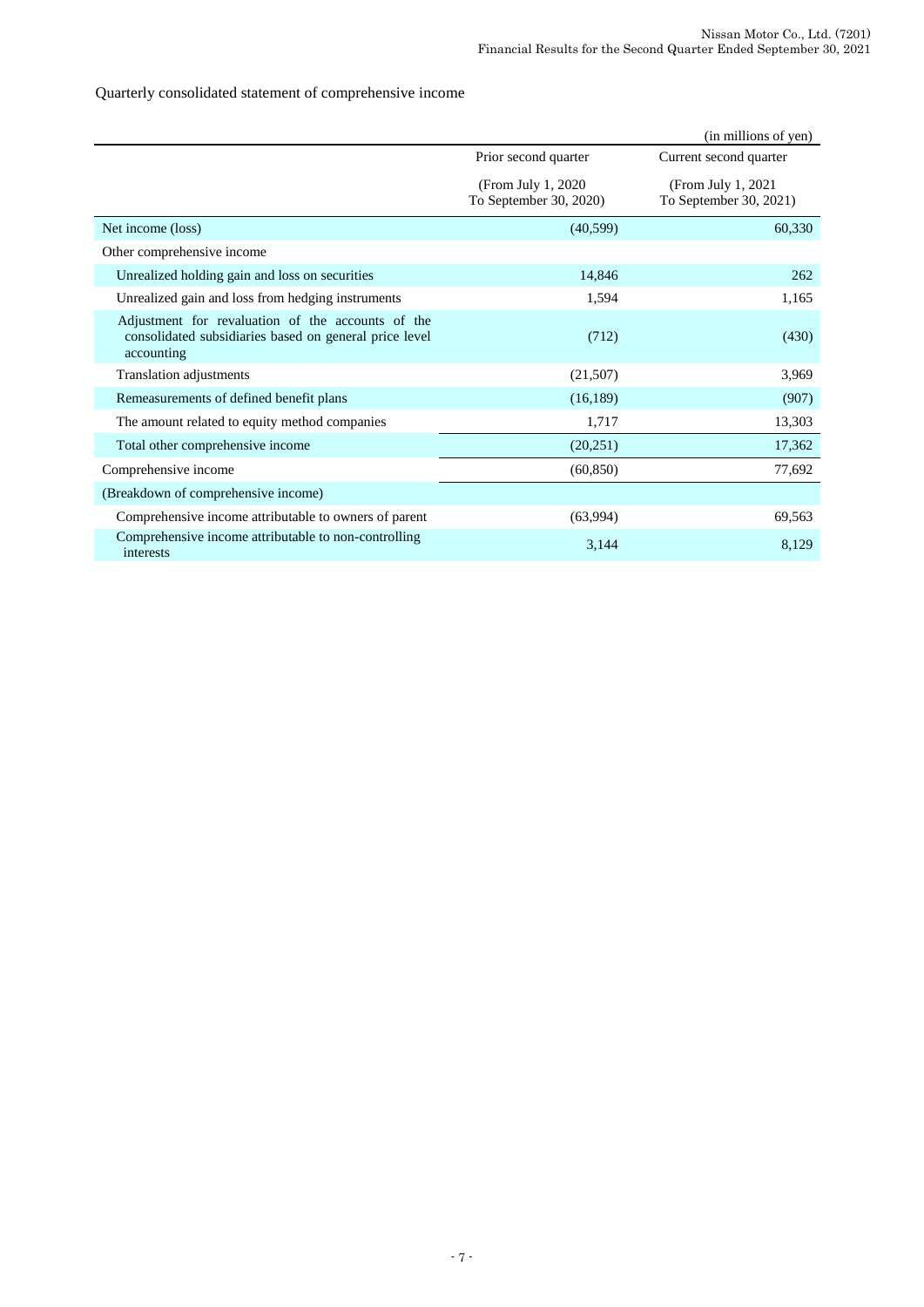|                                                                                    |                        | (in millions of yen)   |
|------------------------------------------------------------------------------------|------------------------|------------------------|
|                                                                                    | Six months ended       | Six months ended       |
|                                                                                    | September 30, 2020     | September 30, 2021     |
|                                                                                    | (From April 1, 2020    | (From April 1, 2021    |
|                                                                                    | To September 30, 2020) | To September 30, 2021) |
| Cash flows from operating activities                                               |                        |                        |
| Income (loss) before income taxes                                                  | (320, 932)             | 261,383                |
| Depreciation and amortization (for fixed assets excluding<br>leased vehicles)      | 123,189                | 143,053                |
| Depreciation and amortization (for long term prepaid expenses)                     | 26,045                 | 19,932                 |
| Depreciation and amortization (for leased vehicles)                                | 215,664                | 181,123                |
| Increase (decrease) in allowance for doubtful accounts                             | (13,605)               | (41,000)               |
| Interest and dividends income                                                      | (8,370)                | (10,089)               |
| Interest expense                                                                   | 84,474                 | 89,475                 |
| Equity in losses (earnings) of affiliates                                          | 78,041                 | (63, 101)              |
| Loss (gain) on sales of fixed assets                                               | (10, 324)              | (5,563)                |
| Loss on disposal of fixed assets                                                   | 2,637                  | 3,414                  |
| Loss (gain) on sales of investment securities                                      |                        | (76, 115)              |
| Decrease (increase) in trade notes and accounts receivable                         | (28, 373)              |                        |
| Decrease (increase) in trade notes and accounts receivable, and<br>contract assets |                        | 203,852                |
| Decrease (increase) in sales finance receivables                                   | 737,372                | 398,978                |
| Decrease (increase) in inventories                                                 | 241,692                | (76, 774)              |
| Increase (decrease) in trade notes and accounts payable                            | (337,978)              | (546, 850)             |
| Retirement benefit expenses                                                        | 18,876                 | (5,822)                |
| Payments related to net defined benefit assets and liabilities                     | (13,880)               | (12, 440)              |
| Other                                                                              | (29, 505)              | (48, 631)              |
| Subtotal                                                                           | 765,023                | 414,825                |
| Interest and dividends received                                                    | 11,008                 | 9,974                  |
| Proceeds from dividends income from affiliates accounted for<br>by equity method   | 47,105                 | 37,777                 |
| Interest paid                                                                      | (84,030)               | (92, 307)              |
| Income taxes paid                                                                  | (8,218)                | (55,079)               |
| Net cash provided by (used in) operating activities                                | 730,888                | 315,190                |
| Cash flows from investing activities                                               |                        |                        |
| Net decrease (increase) in short-term investments                                  | (268)                  | 2,098                  |
| Purchase of fixed assets                                                           | (201, 348)             | (172, 584)             |
| Proceeds from sales of fixed assets                                                | 30,183                 | 17,498                 |
| Purchase of leased vehicles                                                        | (366, 413)             | (456, 250)             |
| Proceeds from sales of leased vehicles                                             | 326,474                | 373,545                |
| Payments of long-term loans receivable                                             | (51)                   | (39)                   |
| Collection of long-term loans receivable                                           | 193                    | 96                     |
| Purchase of investment securities                                                  | (24)                   | (6,504)                |
| Proceeds from sales of investment securities                                       | 674                    | 150,491                |
| Proceeds from sales of subsidiaries resulting in change in scope                   |                        | 154                    |
| of consolidation<br>Net decrease (increase) in restricted cash                     | (78,075)               | (220, 522)             |
| Other                                                                              | (693)                  | 2,205                  |
| Net cash provided by (used in) investing activities                                | (289, 348)             | (309, 812)             |
|                                                                                    |                        |                        |

# **(3) Quarterly consolidated statement of cash flows**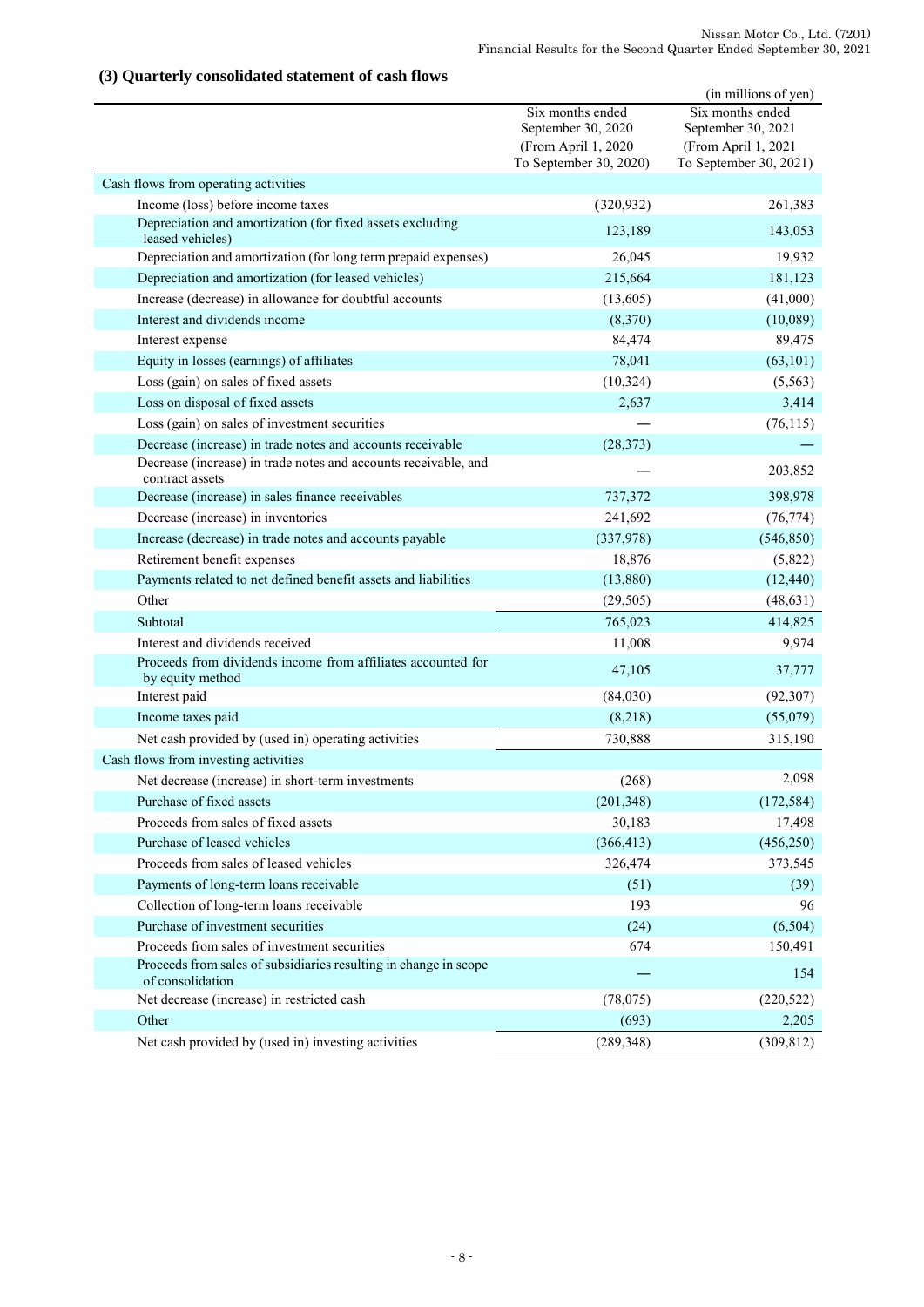|                                                                                                                        |                                                                                          | (in millions of yen)                                                                    |
|------------------------------------------------------------------------------------------------------------------------|------------------------------------------------------------------------------------------|-----------------------------------------------------------------------------------------|
|                                                                                                                        | Six months ended<br>September 30, 2020<br>(From April 1, 2020)<br>To September 30, 2020) | Six months ended<br>September 30, 2021<br>(From April 1, 2021<br>To September 30, 2021) |
| Cash flows from financing activities                                                                                   |                                                                                          |                                                                                         |
| Net increase (decrease) in short-term borrowings                                                                       | (733,399)                                                                                | (94,077)                                                                                |
| Proceeds from long-term borrowings                                                                                     | 1,248,539                                                                                | 505,401                                                                                 |
| Proceeds from issuance of bonds                                                                                        | 1,175,363                                                                                | 337,901                                                                                 |
| Repayments of long-term borrowings                                                                                     | (864,938)                                                                                | (1,001,294)                                                                             |
| Redemption of bonds                                                                                                    | (389,660)                                                                                | (255, 171)                                                                              |
| Proceeds from non-controlling shareholders                                                                             | 2,877                                                                                    |                                                                                         |
| Purchase of treasury stock                                                                                             |                                                                                          | (1)                                                                                     |
| Repayments of lease obligations                                                                                        | (24, 152)                                                                                | (23, 335)                                                                               |
| Cash dividends paid to non-controlling interests                                                                       | (14, 454)                                                                                | (13,798)                                                                                |
| Payments from changes in ownership interests in subsidiaries<br>that do not result in change in scope of consolidation | (964)                                                                                    |                                                                                         |
| Net cash provided by (used in) financing activities                                                                    | 399,212                                                                                  | (544, 374)                                                                              |
| Effects of exchange rate changes on cash and cash equivalents                                                          | (4,670)                                                                                  | 32,411                                                                                  |
| Increase (decrease) in cash and cash equivalents                                                                       | 836,082                                                                                  | (506, 585)                                                                              |
| Cash and cash equivalents at beginning of the period                                                                   | 1,642,981                                                                                | 2,034,026                                                                               |
| Increase due to inclusion in consolidation                                                                             |                                                                                          | 5,354                                                                                   |
| Cash and cash equivalents at the end of the period                                                                     | 2,479,063                                                                                | 1,532,795                                                                               |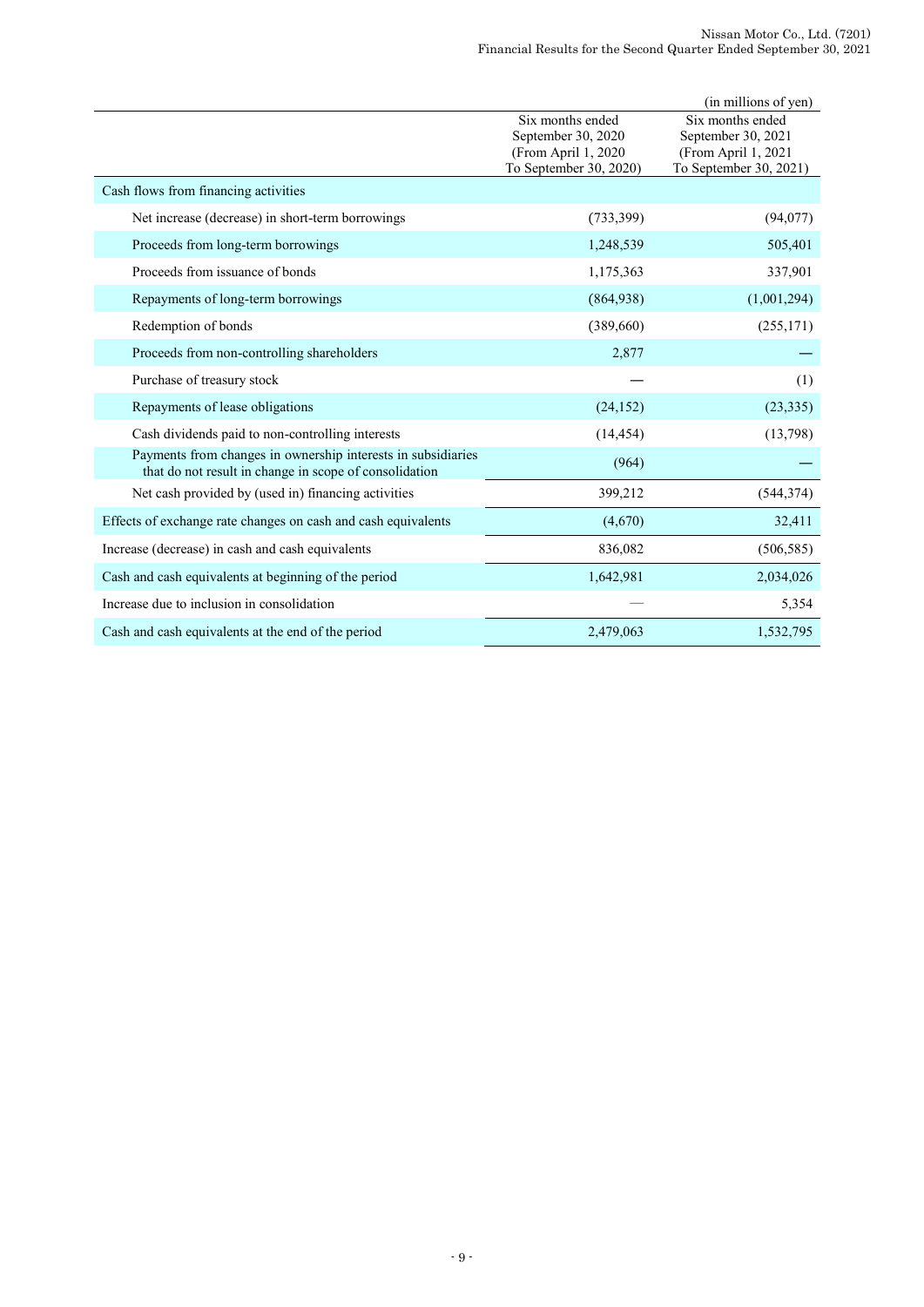### **(4) Notes to quarterly consolidated financial statements**

#### **(Notes to events and conditions which indicate there could be substantial doubt about going concern assumption)**

None

#### **(Note to significant changes in shareholders' equity)**

None

#### **(Adoption of specific accounting policies for quarterly consolidated financial statements)**

Calculation of tax expense

Income taxes are determined based on the amount of income before income taxes for the current second quarter ended September 30, 2021 multiplied by the effective tax rate, after adoption of tax-effect accounting, estimated for the entire fiscal year ending March 31, 2022.

Deferred income taxes are included in income taxes.

#### **(Changes in accounting policies)**

(1) Accounting Standards Board of Japan (ASBJ) Statement No. 29 *"Accounting Standard for Revenue Recognition" "Accounting Standard for Revenue Recognition"* (ASBJ Statement No. 29, March 31, 2020. Hereinafter "Revenue Recognition Standard") and related guidelines have been adopted from the beginning of the first quarter of the fiscal year ending March 31, 2022. In line with this adoption, revenue is recognized upon the transfer of controls for promised goods or services to customers in an amount that reflects the consideration to which they expect to be entitled in exchange for those goods or services.

The main effects of the adoption of the Revenue Recognition Standard are as follows: the timing of revenue recognition for retail sales of vehicles at domestic sales subsidiaries was changed from the time of registration to the time of delivery to customers, and the transactions in which domestic subsidiaries act as agents, revenue was previously recognized at the total amount of consideration received from the customer, but has changed to recognizing revenue at the net amount received from the customer less the amount paid to the supplier.

In adopting the Revenue Recognition Standard, in accordance with the transitional treatment set forth in the proviso of Article 84 of the Revenue Recognition Standard, the cumulative effect of retrospective application of the standards prior to the beginning of the first quarter was added to or subtracted from retained earnings at the beginning of the first quarter of the current fiscal year.

As a result, for the six months ended September 30, 2021, net sales and cost of sales decreased by ¥6,746 million and ¥11,693 million, respectively, and income before income taxes increased by ¥4,851 million. For the current second quarter, net sales and cost of sales decreased by ¥19,145 million and ¥18,387 million, respectively, and income before income taxes decreased by ¥820 million. In addition, the balance of retained earnings at the beginning of the six months ended September 30, 2021 decreased by ¥8,828 million.

As a result of the adoption of the Revenue Recognition Standard, "Trade notes and accounts receivable" which was presented in "Current assets" of the consolidated balance sheet for the previous fiscal year, is included in "Trade notes and accounts receivable, and contract assets" from the first quarter of the current fiscal year. In accordance with the transitional treatment set forth in Article 89-2 of the Revenue Recognition Standard, consolidated financial statements for past periods have not been reclassified using the new presentation method.

(2) Accounting Standards Board of Japan (ASBJ) Statement No. 30 *"Accounting Standard for Fair Value Measurement" "Accounting Standard for Fair Value Measurement"* (ASBJ Statement No. 30, July 4, 2019) and other standards have been adopted from the beginning of the first quarter of the fiscal year ending March 31, 2022, and in accordance with the transitional treatment set forth in Article 19 of *"Accounting Standard for Fair Value Measurement"* and Article 44- 2 of *"Accounting Standard for Financial Instruments"* (ASBJ Statement No. 10, July 4, 2019), the Company will continue to apply new accounting policies prescribed by *"Accounting Standard for Fair Value Measurement"* and other standards into the future. The effects of this adoption on the quarterly consolidated financial statements are immaterial.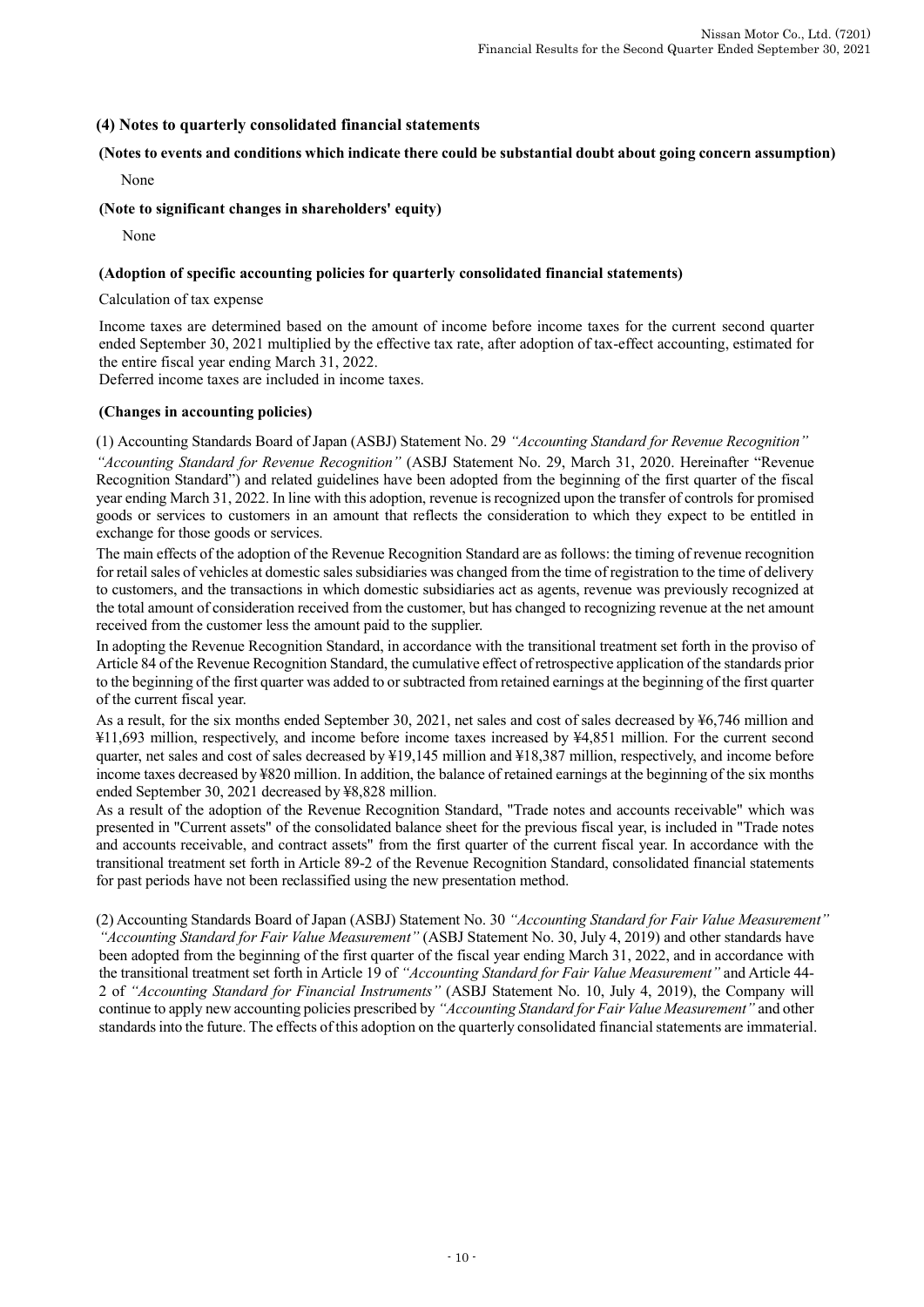#### **(Additional information)**

(1) Adoption of tax effect accounting for the transition from the consolidated taxation system to the group tax sharing system

The Company and some of its domestic subsidiaries have adopted "*Practical Solution on the Treatment of Tax Effect Accounting for the Transition from the Consolidated Taxation System to the Group Tax Sharing System*" (PITF No. 39, March 31, 2020) and deferred tax assets and liabilities are based on tax law provisions in place prior to the revision prescribing transition from the consolidated taxation system to the group tax sharing system (Act No. 8 of 2020).

(2) Litigation for damages related to vehicle distribution agreement dispute

On July 4, 2019, Al Dahana filed a lawsuit against the Company, its consolidated subsidiary, Nissan Middle East FZE and its equity-method affiliate, Nissan Gulf FZCO, in the Dubai Court of First Instance in relation to a vehicle distribution agreement dispute.

On September 29, 2021, the Dubai Court of First Instance ruled that the Company and Nissan Middle East FZE must pay AED 1,159,777,806.50 plus interest.

Although the Company maintains that it has fully complied with its contractual obligations and has filed an appeal against this court judgment, the Company has recorded the amount of judgement plus interest totaling to ¥38,758 million under "Selling, general and administrative expenses" considering the ruling.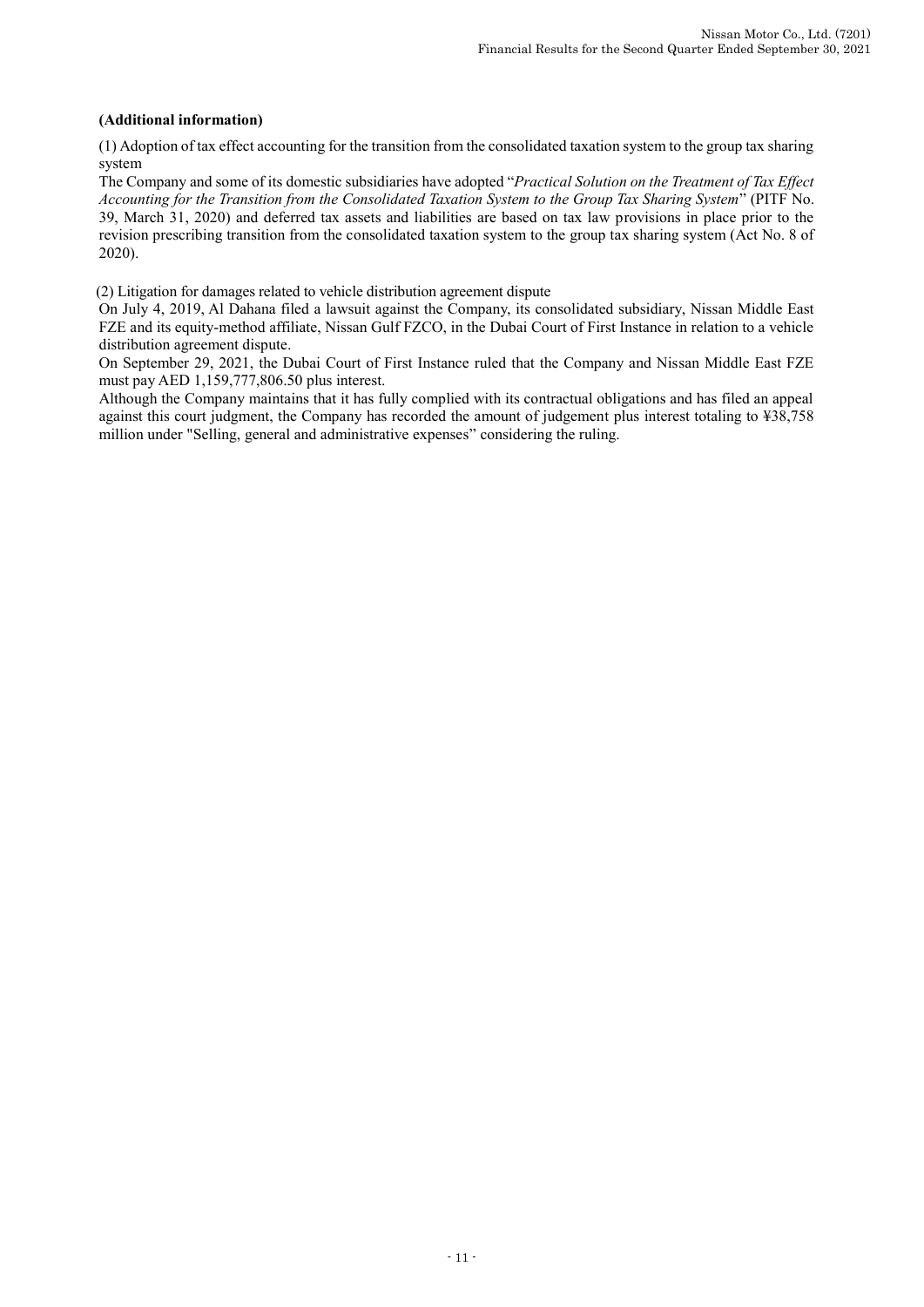# **(Segment information)**

# 【**Current second quarter segment information**】

# 〔**Net sales and profits or losses by reportable segments**〕

|                                     |            |                           |            |                               | (in millions of yen)  |
|-------------------------------------|------------|---------------------------|------------|-------------------------------|-----------------------|
|                                     |            | Reportable segments       |            | Elimination of                | Six months ended      |
|                                     | Automobile | <b>Sales</b><br>financing | Total      | inter-segment<br>transactions | September 30,<br>2020 |
| Net sales                           |            |                           |            |                               |                       |
| Sales to third parties              | 2,592,889  | 499,798                   | 3,092,687  |                               | 3,092,687             |
| Inter-segment sales or<br>transfers | 57,713     | 21,273                    | 78.986     | (78,986)                      |                       |
| Total                               | 2,650,602  | 521,071                   | 3,171,673  | (78,986)                      | 3,092,687             |
| Segment profits (loss)              | (304, 378) | 136,632                   | (167, 746) | 8,987                         | (158, 759)            |

Six month period ended September 30, 2020 (From April 1, 2020 To September 30, 2020)

Prior second quarter (From July 1, 2020 To September 30, 2020)

| . .                                 |            |                           |           |                               | (in millions of yen) |
|-------------------------------------|------------|---------------------------|-----------|-------------------------------|----------------------|
|                                     |            | Reportable segments       |           | Elimination of                | Prior second         |
|                                     | Automobile | <b>Sales</b><br>financing | Total     | inter-segment<br>transactions | quarter              |
| Net sales                           |            |                           |           |                               |                      |
| Sales to third parties              | 1,673,131  | 245,362                   | 1,918,493 |                               | 1,918,493            |
| Inter-segment sales or<br>transfers | 32,875     | 11,838                    | 44,713    | (44, 713)                     |                      |
| Total                               | 1,706,006  | 257,200                   | 1,963,206 | (44, 713)                     | 1,918,493            |
| Segment profits (loss)              | (82, 353)  | 73,587                    | (8,766)   | 3,933                         | (4, 833)             |

Notes: 1. Main products of each business segment

- (1) Automobile : passenger cars, commercial vehicles, manufacturing parts for overseas production, etc.
- (2) Sales financing : credit, lease, etc.

2. In principle, the accounting method for the reportable segments is the same as basis of preparation for the quarterly consolidated financial statements. The segment profits are based on operating income. Inter-segment sales are based on the price in arms-lengths transaction.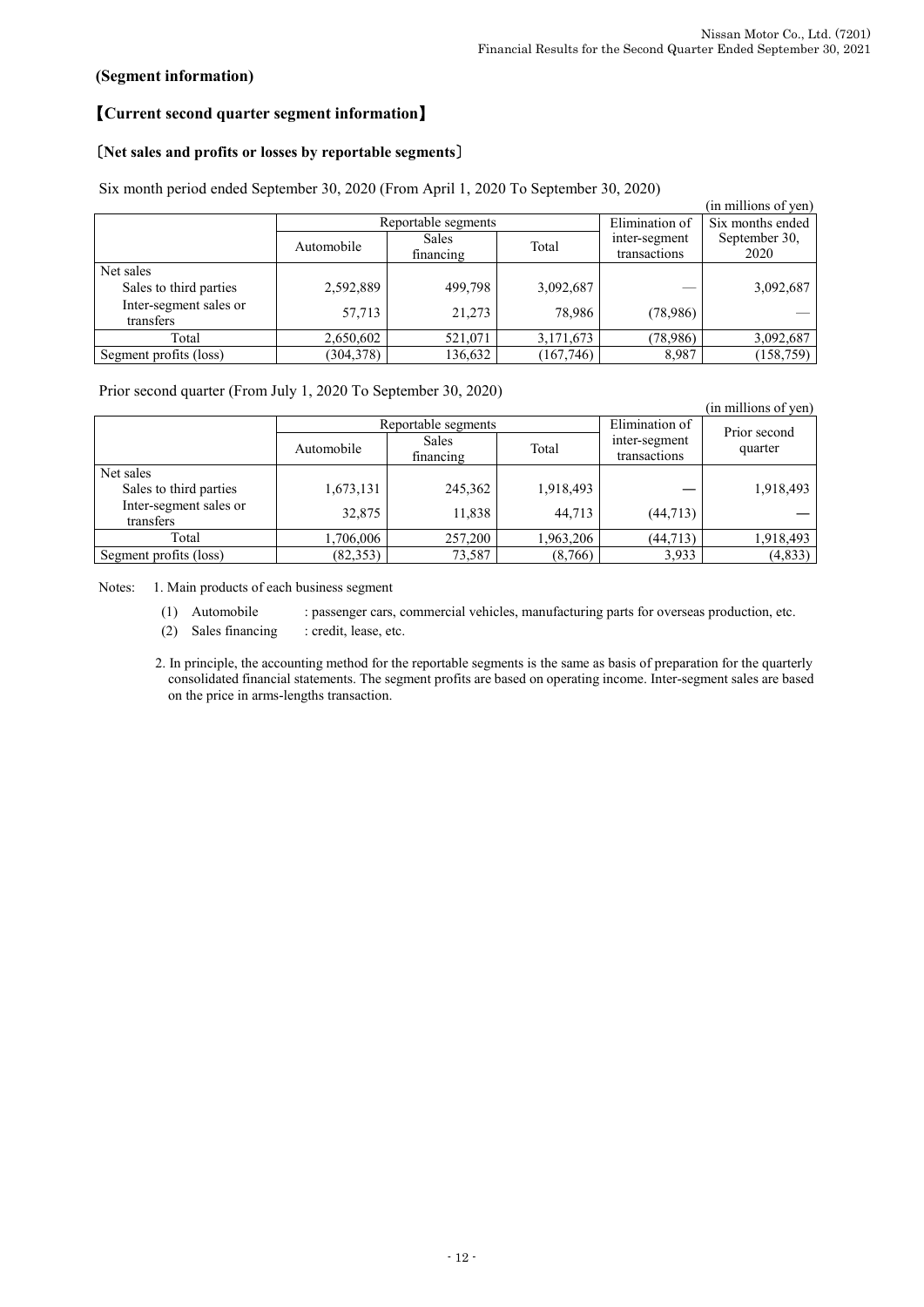#### Six month period ended September 30, 2021 (From April 1, 2021 To September 30, 2021)

|                                     |            |                           |           |                               | (in millions of yen)  |
|-------------------------------------|------------|---------------------------|-----------|-------------------------------|-----------------------|
|                                     |            | Reportable segments       |           | Elimination of                | Six months ended      |
|                                     | Automobile | <b>Sales</b><br>financing | Total     | inter-segment<br>transactions | September 30,<br>2021 |
| Net sales                           |            |                           |           |                               |                       |
| Sales to third parties              | 3,431,494  | 515,503                   | 3,946,997 |                               | 3,946,997             |
| Inter-segment sales or<br>transfers | 31,150     | 16,402                    | 47,552    | (47, 552)                     |                       |
| Total                               | 3,462,644  | 531,905                   | 3,994,549 | (47, 552)                     | 3,946,997             |
| Segment profits (loss)              | (90,212)   | 215,703                   | 125.491   | 13,640                        | 139,131               |

Current second quarter (From July 1, 2021 To September 30, 2021)

|                                     |            |                           |           |                               | (in millions of yen) |  |
|-------------------------------------|------------|---------------------------|-----------|-------------------------------|----------------------|--|
|                                     |            | Reportable segments       |           | Elimination of                | Current second       |  |
|                                     | Automobile | <b>Sales</b><br>financing | Total     | inter-segment<br>transactions | quarter              |  |
| Net sales                           |            |                           |           |                               |                      |  |
| Sales to third parties              | 1,685,969  | 252,781                   | 1,938,750 |                               | 1,938,750            |  |
| Inter-segment sales or<br>transfers | 12,616     | 8.049                     | 20,665    | (20,665)                      |                      |  |
| Total                               | 1,698,585  | 260,830                   | 1,959,415 | (20, 665)                     | 1,938,750            |  |
| Segment profits (loss)              | (62, 134)  | 118,004                   | 55,870    | 7,579                         | 63,449               |  |

Notes: 1. Main products of each business segment

(1) Automobile : passenger cars, commercial vehicles, manufacturing parts for overseas production, etc.

(2) Sales financing : credit, lease, etc.

2. In principle, the accounting method for the reportable segments is the same as basis of preparation for the quarterly consolidated financial statements. The segment profits are based on operating income. Inter-segment sales are based on the price in arms-lengths transaction.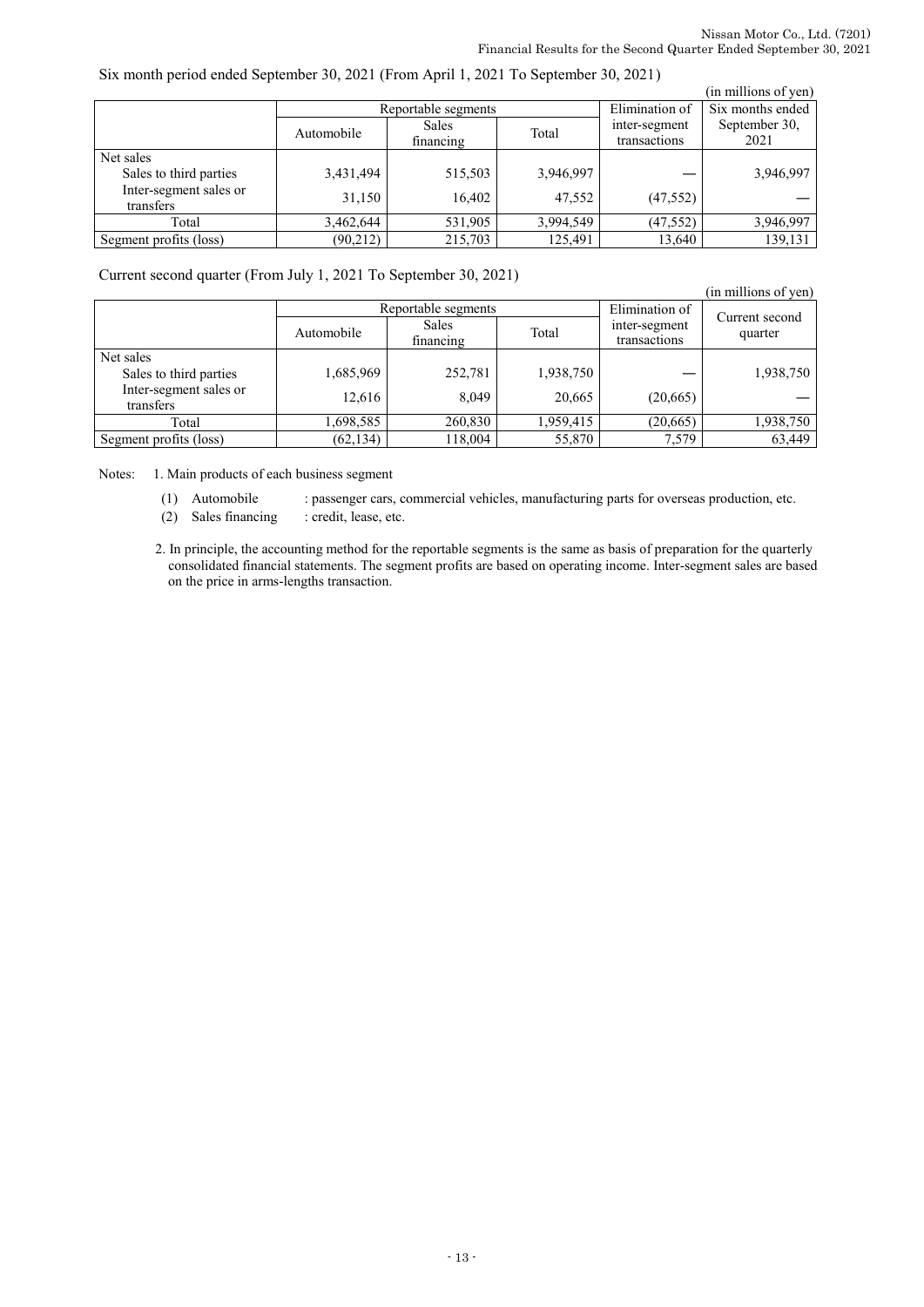#### [**Consolidated financial statements by business segments**]

\*Regarding summarized quarterly consolidated statements of income and summarized quarterly consolidated statements of cash flows for the prior fiscal year, the Sales financing segment consists of NISSAN FINANCIAL SERVICES CO., LTD. (Japan), Nissan Motor Acceptance Corporation (U.S.A.), NR FINANCE MEXICO, S.A. de C.V. (Mexico), Dongfeng Nissan Auto Finance Co., Ltd. (China), 10 other companies and the sales finance operations of Nissan Canada, Inc. (Canada).

\*Regarding summarized quarterly consolidated statements of income and summarized quarterly consolidated statements of cash flows for the current fiscal year, the Sales financing segment consists of NISSAN FINANCIAL SERVICES CO., LTD. (Japan), Nissan Motor Acceptance Company LLC (U.S.A.), NR FINANCE MEXICO, S.A. de C.V. (Mexico), Dongfeng Nissan Auto Finance Co., Ltd. (China), 10 other companies and the sales finance operations of Nissan Canada, Inc. (Canada).

\*The financial data in the Automobile & Eliminations represent the differences between the consolidated figures and those for the Sales financing segment.

| (in millions of yen)                                  |                                                                                          |                                                                                         |                                                                                          |                                                                                         |                                                                                          |                                                                                         |
|-------------------------------------------------------|------------------------------------------------------------------------------------------|-----------------------------------------------------------------------------------------|------------------------------------------------------------------------------------------|-----------------------------------------------------------------------------------------|------------------------------------------------------------------------------------------|-----------------------------------------------------------------------------------------|
|                                                       |                                                                                          | Automobile & Eliminations                                                               |                                                                                          | Sales financing                                                                         | Consolidated total                                                                       |                                                                                         |
|                                                       | Six months ended<br>September 30, 2020<br>(From April 1, 2020)<br>To September 30, 2020) | Six months ended<br>September 30, 2021<br>(From April 1, 2021<br>To September 30, 2021) | Six months ended<br>September 30, 2020<br>(From April 1, 2020)<br>To September 30, 2020) | Six months ended<br>September 30, 2021<br>(From April 1, 2021<br>To September 30, 2021) | Six months ended<br>September 30, 2020<br>(From April 1, 2020)<br>To September 30, 2020) | Six months ended<br>September 30, 2021<br>(From April 1, 2021<br>To September 30, 2021) |
| <b>Net sales</b>                                      | 2,571,616                                                                                | 3,415,092                                                                               | 521.071                                                                                  | 531,905                                                                                 | 3,092,687                                                                                | 3,946,997                                                                               |
| Cost of sales                                         | 2,393,849                                                                                | 2,950,609                                                                               | 337,168                                                                                  | 337,646                                                                                 | 2,731,017                                                                                | 3,288,255                                                                               |
| <b>Gross profit</b>                                   | 177,767                                                                                  | 464,483                                                                                 | 183,903                                                                                  | 194,259                                                                                 | 361,670                                                                                  | 658,742                                                                                 |
| Operating income as a<br>percentage of net sales      | $(11.5\%)$                                                                               | $(2.2\%)$                                                                               | 26.2%                                                                                    | 40.6%                                                                                   | $(5.1\%)$                                                                                | 3.5%                                                                                    |
| <b>Operating income (loss)</b>                        | (295,391)                                                                                | (76, 572)                                                                               | 136,632                                                                                  | 215,703                                                                                 | (158, 759)                                                                               | 139,131                                                                                 |
| Financial income / expenses, net                      | (258)                                                                                    | (17, 436)                                                                               | 67                                                                                       | (3)                                                                                     | (191)                                                                                    | (17, 439)                                                                               |
| Other non-operating income and<br>expenses, net       | (73, 402)                                                                                | 56,055                                                                                  | 514                                                                                      | 6,780                                                                                   | (72, 888)                                                                                | 62,835                                                                                  |
| <b>Ordinary income (loss)</b>                         | (369, 051)                                                                               | (37,953)                                                                                | 137,213                                                                                  | 222,480                                                                                 | (231, 838)                                                                               | 184,527                                                                                 |
| Income (loss) before income<br>taxes                  | (460, 413)                                                                               | 34,078                                                                                  | 139,481                                                                                  | 227,305                                                                                 | (320, 932)                                                                               | 261,383                                                                                 |
| Net income (loss) attributable to<br>owners of parent | (422, 541)                                                                               | 20,811                                                                                  | 92,582                                                                                   | 147,835                                                                                 | (329, 959)                                                                               | 168,646                                                                                 |

#### **1) Summarized quarterly consolidated statements of income by business segments**

#### **2) Summarized quarterly consolidated statements of cash flows by business segments**

| (in millions of yen)                                             |                                                                                         |                                                                                        |                                                                                         |                                                                                        |                                                                                          |                                                                                         |  |
|------------------------------------------------------------------|-----------------------------------------------------------------------------------------|----------------------------------------------------------------------------------------|-----------------------------------------------------------------------------------------|----------------------------------------------------------------------------------------|------------------------------------------------------------------------------------------|-----------------------------------------------------------------------------------------|--|
|                                                                  |                                                                                         | Automobile & Eliminations                                                              |                                                                                         | Sales financing                                                                        | Consolidated total                                                                       |                                                                                         |  |
|                                                                  | Six months ended<br>September 30, 2020<br>(From April 1, 2020<br>To September 30, 2020) | Six months ended<br>September 30, 2021<br>(From April 1, 2021<br>To September 30, 2021 | Six months ended<br>September 30, 2020<br>(From April 1, 2020<br>To September 30, 2020) | Six months ended<br>September 30, 2021<br>(From April 1, 2021<br>To September 30, 2021 | Six months ended<br>September 30, 2020<br>(From April 1, 2020)<br>To September 30, 2020) | Six months ended<br>September 30, 2021<br>(From April 1, 2021<br>To September 30, 2021) |  |
| Cash flows from operating<br>activities                          | (324, 374)                                                                              | (340, 228)                                                                             | 1,055,262                                                                               | 655,418                                                                                | 730,888                                                                                  | 315,190                                                                                 |  |
| <b>Cash flows from investing</b><br>activities                   | (180, 294)                                                                              | (8, 813)                                                                               | (109, 054)                                                                              | (300, 999)                                                                             | (289, 348)                                                                               | (309, 812)                                                                              |  |
| (Free Cash flow)                                                 | (504, 668)                                                                              | (349, 041)                                                                             | 946,208                                                                                 | 354,419                                                                                | 441,540                                                                                  | 5,378                                                                                   |  |
| <b>Cash flows from financing</b><br>activities                   | 1,342,230                                                                               | (185, 802)                                                                             | (943, 018)                                                                              | (358, 572)                                                                             | 399,212                                                                                  | (544, 374)                                                                              |  |
| Effects of exchange rate changes<br>on cash and cash equivalents | (11, 478)                                                                               | 30,401                                                                                 | 6,808                                                                                   | 2,010                                                                                  | (4,670)                                                                                  | 32,411                                                                                  |  |
| Increase (decrease) in cash and<br>cash equivalents              | 826,084                                                                                 | (504, 442)                                                                             | 9,998                                                                                   | (2,143)                                                                                | 836,082                                                                                  | (506, 585)                                                                              |  |
| Cash and cash equivalents at<br>beginning of the period          | 1,494,550                                                                               | 1,896,134                                                                              | 148,431                                                                                 | 137,892                                                                                | 1,642,981                                                                                | 2,034,026                                                                               |  |
| Increase due to inclusion in<br>consolidation                    |                                                                                         | 5,354                                                                                  |                                                                                         |                                                                                        |                                                                                          | 5,354                                                                                   |  |
| Cash and cash equivalents at the<br>end of the period            | 2,320,634                                                                               | 1,397,046                                                                              | 158,429                                                                                 | 135,749                                                                                | 2,479,063                                                                                | 1,532,795                                                                               |  |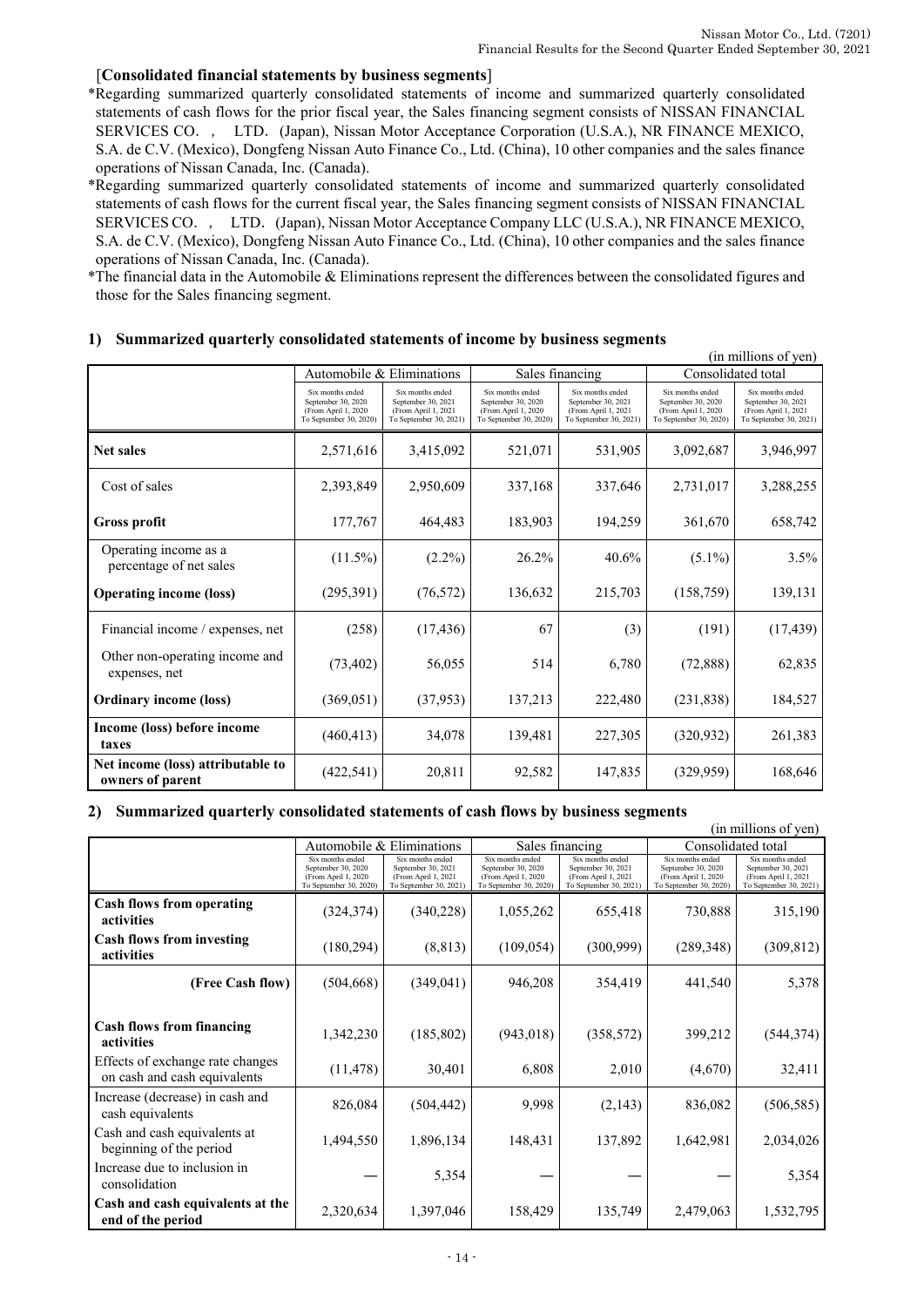# [**Net sales and profits or losses by region**]

|                                     |            |                  |           |         |                                |            |              | (in millions of yen) |
|-------------------------------------|------------|------------------|-----------|---------|--------------------------------|------------|--------------|----------------------|
|                                     | Japan      | North<br>America | Europe    | Asia    | Other<br>overseas<br>countries | Total      | Eliminations | Consolidated         |
| Net sales                           |            |                  |           |         |                                |            |              |                      |
| (1) Sales to third<br>parties       | 811,110    | 1,425,237        | 342,513   | 325,918 | 187,909                        | 3,092,687  |              | 3,092,687            |
| (2) Inter-segment<br>sales          | 402,686    | 113,949          | 60.413    | 143,192 | 3,398                          | 723,638    | (723, 638)   |                      |
| Total                               | 1,213,796  | 1,539,186        | 402,926   | 469,110 | 191,307                        | 3,816,325  | (723, 638)   | 3,092,687            |
| Operating income<br>$(\text{loss})$ | (169, 659) | 19,087           | (23, 054) | 20,404  | (10, 119)                      | (163, 341) | 4,582        | (158, 759)           |

Six month period ended September 30, 2020 (From April 1, 2020 To September 30, 2020)

## Prior second quarter (From July 1, 2020 To September 30, 2020)

|                                     | (in millions of yen) |                  |          |         |                                |           |              |              |
|-------------------------------------|----------------------|------------------|----------|---------|--------------------------------|-----------|--------------|--------------|
|                                     | Japan                | North<br>America | Europe   | Asia    | Other<br>overseas<br>countries | Total     | Eliminations | Consolidated |
| Net sales                           |                      |                  |          |         |                                |           |              |              |
| $(1)$ Sales to third<br>parties     | 471,245              | 886,208          | 249,022  | 186,808 | 125,210                        | 1,918,493 |              | 1,918,493    |
| (2)<br>Inter-segment<br>sales       | 269,424              | 79,311           | 46,769   | 78,440  | 2,093                          | 476,037   | (476, 037)   |              |
| Total                               | 740.669              | 965,519          | 295,791  | 265,248 | 127,303                        | 2,394,530 | (476, 037)   | 1,918,493    |
| Operating income<br>$(\text{loss})$ | (46,358)             | 44,881           | (5, 643) | 12,618  | (5,399)                        | 99        | (4,932)      | (4, 833)     |

Notes: 1. Regions represent the location of the Company and its group companies.

2. Areas are segmented based on their geographical proximity and their mutual operational relationship.

3. Major countries and areas which belong to segments other than Japan are as follows:

- (1) North America : The United States of America, Canada and Mexico
- (2) Europe : France, The United Kingdom, Spain, Russia and other European countries
- (3) Asia : China, Thailand, India and other Asian countries
- (4) Other overseas countries : Oceania, Middle East, South Africa and Central & South America excluding Mexico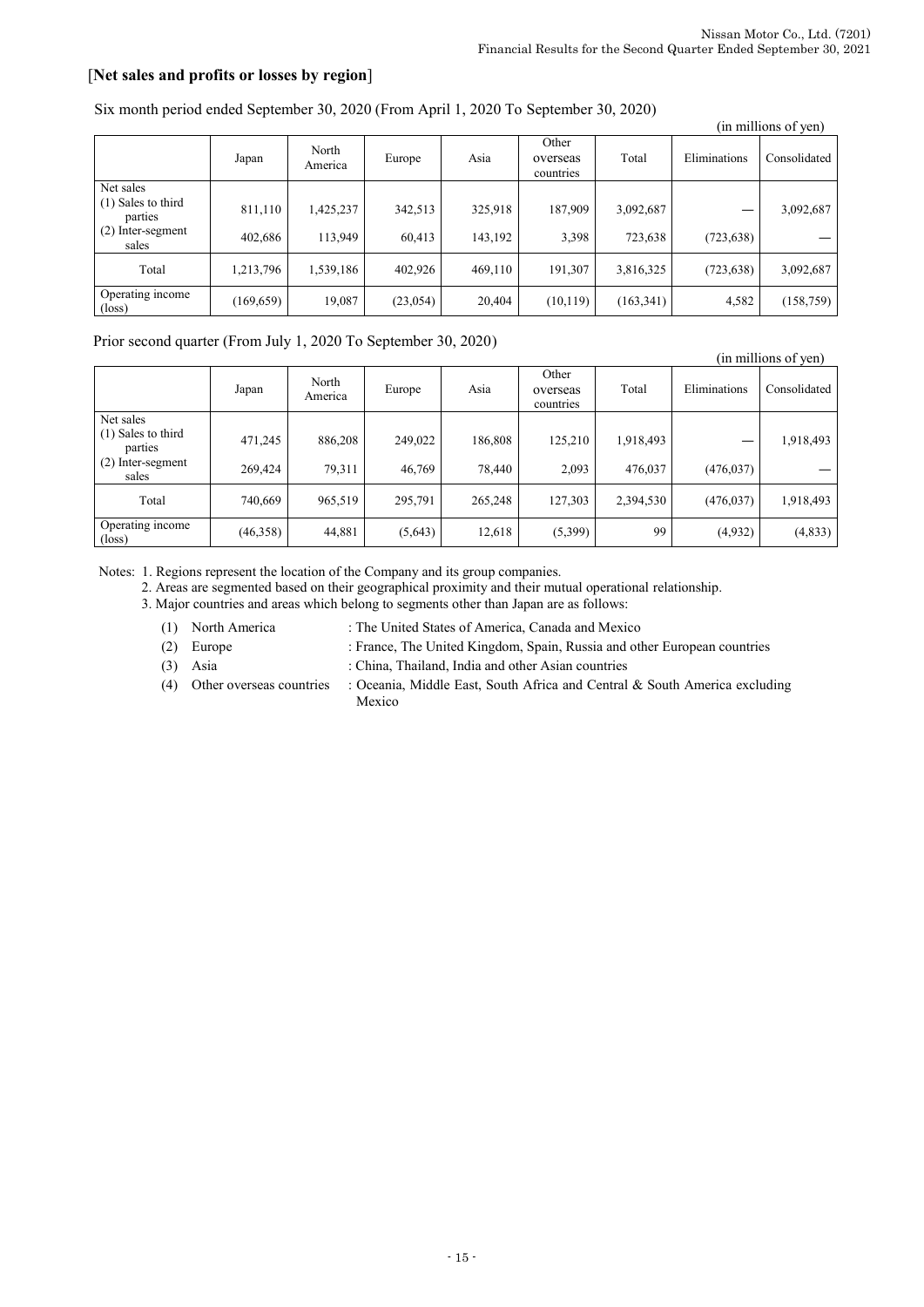#### Six month period ended September 30, 2021 (From April 1, 2021 To September 30, 2021)

|                                              |           |                  |          |         |                                |           |              | (in millions of yen) |
|----------------------------------------------|-----------|------------------|----------|---------|--------------------------------|-----------|--------------|----------------------|
|                                              | Japan     | North<br>America | Europe   | Asia    | Other<br>overseas<br>countries | Total     | Eliminations | Consolidated         |
| Net sales<br>$(1)$ Sales to third<br>parties | 858,398   | 1,851,063        | 435,728  | 392,802 | 409,006                        | 3,946,997 |              | 3,946,997            |
| (2) Inter-segment<br>sales                   | 672,067   | 158,313          | 79.429   | 234,127 | 8,173                          | 1,152,109 | (1,152,109)  |                      |
| Total                                        | 1,530,465 | 2,009,376        | 515,157  | 626,929 | 417,179                        | 5,099,106 | (1,152,109)  | 3,946,997            |
| Operating income<br>$(\text{loss})$          | (92, 421) | 186,796          | (24,292) | 39,192  | 23,494                         | 132,769   | 6,362        | 139,131              |

Current second quarter (From July 1, 2021 To September 30, 2021)

|                                     |           |                  |         |         |                                |           |              | (in millions of yen) |
|-------------------------------------|-----------|------------------|---------|---------|--------------------------------|-----------|--------------|----------------------|
|                                     | Japan     | North<br>America | Europe  | Asia    | Other<br>overseas<br>countries | Total     | Eliminations | Consolidated         |
| Net sales                           |           |                  |         |         |                                |           |              |                      |
| $(1)$ Sales to third<br>parties     | 441,982   | 861,264          | 233,838 | 192,969 | 208,697                        | 1,938,750 |              | 1,938,750            |
| (2) Inter-segment<br>sales          | 335,547   | 78,892           | 37,439  | 114,607 | 2,563                          | 569,048   | (569, 048)   |                      |
| Total                               | 777,529   | 940,156          | 271,277 | 307,576 | 211,260                        | 2,507,798 | (569, 048)   | 1,938,750            |
| Operating income<br>$(\text{loss})$ | (42, 215) | 76,976           | (5,247) | 18,555  | 12,453                         | 60,522    | 2,927        | 63,449               |

Notes: 1. Regions represent the location of the Company and its group companies.

2. Areas are segmented based on their geographical proximity and their mutual operational relationship.

3. Major countries and areas which belong to segments other than Japan are as follows:

- (1) North America : The United States of America, Canada and Mexico
- (2) Europe : France, The United Kingdom, Spain, Russia and other European countries
- 
- (3) Asia : China, Thailand, India and other Asian countries
- (4) Other overseas countries : Oceania, Middle East, South Africa and Central & South America excluding Mexico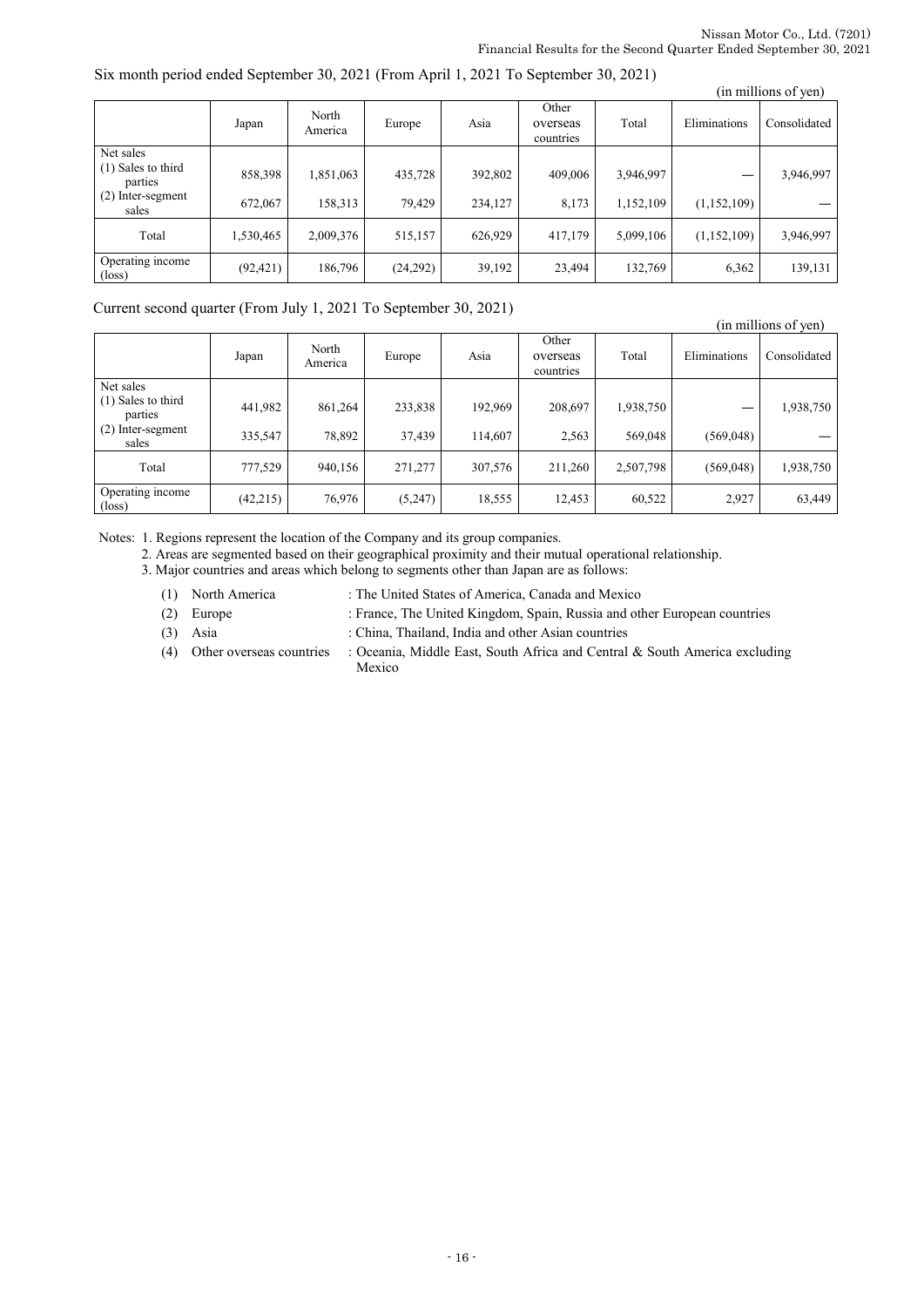# **[Information about geographical areas]**

## **(Net sales)**

Six month period ended September 30, 2020 (From April 1, 2020 To September 30, 2020)

(in millions of yen)

|         |          | North America |         |         | Other     |           |
|---------|----------|---------------|---------|---------|-----------|-----------|
| Japan   |          |               | Europe  | Asia    | overseas  | Total     |
|         |          | U.S.A.        |         |         | countries |           |
| 667,752 | ,410,061 | 1,157,107     | 385,612 | 419,241 | 210,021   | 3,092,687 |

Prior second quarter (From July 1, 2020 To September 30, 2020)

|         |         |               |         |         |                       | (in millions of yen) |  |
|---------|---------|---------------|---------|---------|-----------------------|----------------------|--|
|         |         | North America |         |         | Other                 |                      |  |
| Japan   |         | U.S.A.        | Europe  | Asia    | overseas<br>countries | Total                |  |
| 388,469 | 875,303 | 710,687       | 274,281 | 240,518 | 139,922               | 1,918,493            |  |

Notes: 1. Regions represent customers' location.

2. Areas are segmented based on their geographical proximity and their mutual operational relationship.

3. Major countries and areas which belong to segments other than Japan are as follows:

- (1) North America : The United States of America, Canada and Mexico
- (2) Europe : France, The United Kingdom, Spain, Russia and other European countries
- (3) Asia : China, Thailand, India and other Asian countries
- (4) Other overseas countries : Oceania, Middle East, South Africa, Central & South America excluding Mexico, etc.

Six month period ended September 30, 2021 (From April 1, 2021 To September 30, 2021)

(in millions of yen)

| Japan   | North America<br>U.S.A. |           | Europe  | Asıa    | Other<br>overseas<br>countries | Total     |
|---------|-------------------------|-----------|---------|---------|--------------------------------|-----------|
| 731,118 | 1,786,079               | 1,417,425 | 485,635 | 468.646 | 475,519                        | 3,946,997 |

#### Current second quarter (From July 1, 2021 To September 30, 2021)

|         |         |               |         |         |           | (in millions of yen) |
|---------|---------|---------------|---------|---------|-----------|----------------------|
|         |         | North America |         |         | Other     |                      |
| Japan   |         |               | Europe  | Asia    | overseas  | Total                |
|         |         | U.S.A.        |         |         | countries |                      |
| 372,500 | 827,067 | 649,636       | 259,554 | 238,038 | 241,591   | 1,938,750            |

Notes: 1. Regions represent customers' location.

2. Areas are segmented based on their geographical proximity and their mutual operational relationship.

3. Major countries and areas which belong to segments other than Japan are as follows:

(1) North America : The United States of America, Canada and Mexico

(2) Europe : France, The United Kingdom, Spain, Russia and other European countries

(3) Asia : China, Thailand, India and other Asian countries

(4) Other overseas countries : Oceania, Middle East, South Africa, Central & South America excluding Mexico, etc.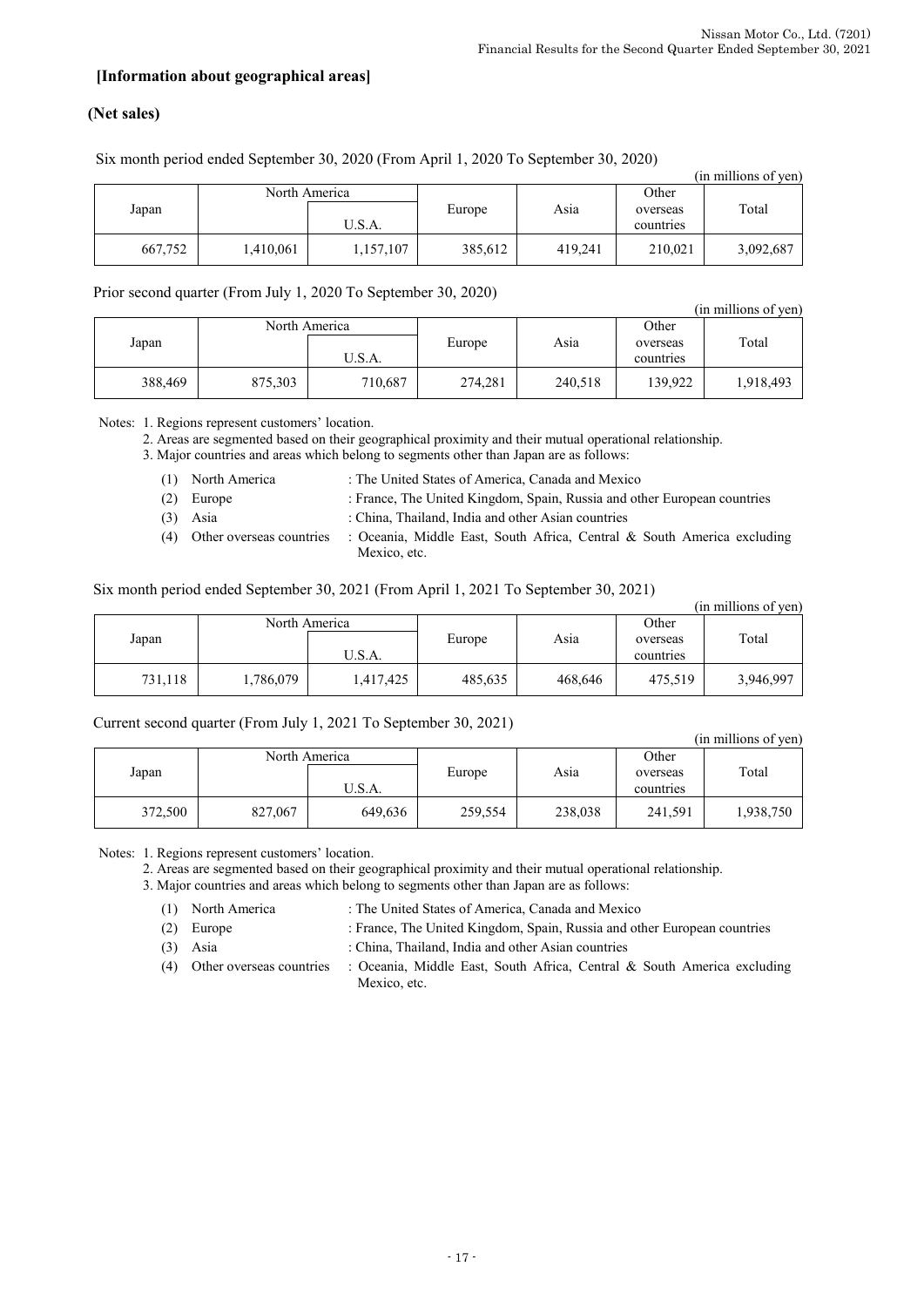# **2. Other Information**

The former Representative Directors of the Company were indicted on suspicion of violating the Financial Instruments and Exchange Act (charged with submitting false Securities Reports) and a former Representative Director and Chairman was additionally indicted on suspicion of violating the Companies Act (charged with aggravated breach of trust). In conjunction with these indictments, the Company itself was indicted on suspicion of violating the Financial Instruments and Exchange Act. The Company took this situation very seriously and formed a Special Committee for Improving Governance (SCIG) consisting of several independent third parties and independent Outside Directors of the Company. On March 27, 2019, Nissan's board of directors received a report from the SCIG that summarizes the committee's proposals for governance improvements and recommends a framework for the best governance as a foundation for Nissan business operations in the future. The Company has made the transition to a three statutory committee format.

On September 9, 2019, the board of directors of the Company received a report from the Audit Committee on the internal investigation into misconduct led by the Company's former chairman and others. As stated in the timely disclosure released on September 9, 2019 "Nissan board receives report on misconduct led by former chairman and others", the report confirmed specific instances of misconduct. Among these instances, Ghosn's personal use of the company's assets and improper payments of financial "incentives" to Nissan distributors instructed by Ghosn are as follows. Since September 9, 2019, there have been no changes made to the following contents at the time of submission of this report. In the future, if significant progress occurs in the following contents, we will disclose in accordance with relevant laws and regulations.

A) Ghosn's personal use of the Company's assets

The report confirms that Ghosn used the company's assets for personal benefit, including:

- purchase of residences for exclusive personal use in Beirut and Rio de Janeiro using roughly 27 million U.S. dollars in investment funds from Zi-A Capital, a Nissan subsidiary established under the guise of investing in promising technology start-ups, and further misuse of other company funds to purchase or rent additional residences for personal use;
- payment of sums totaling more than 750,000 U.S. dollars to Ghosn's sister on the basis of a fictitious consulting contract, starting in 2003 and extending for over 10 years with no evidence of any services having been rendered;
- personal use of the corporate jets by Ghosn and members of his family;
- improper use of expenses toward family vacations and gifts of a personal nature;
- instruction of donations totaling more than 2 million U.S. dollars of company funds to universities in Ghosn's ancestral home country of Lebanon with no legitimate business purpose;
- transfer to Nissan in 2008 of foreign exchange swap contracts bearing unrealized losses of roughly 1.85 billion yen, based on a deceptive explanation to the Company's board regarding the nature of the transaction (in 2009, the swap contracts were secretly transferred back to a company related to Ghosn after being flagged as improper by Japan's financial authorities);
- improper payments totaling roughly 7.8 million Euros to Ghosn from Nissan-Mitsubishi B.V. ("NMBV"), which is a joint venture established by Nissan and MITSUBISHI MOTORS CORPORATION, paid from April 2018 onward under the pretext of a salary and an employment contract with NMBV, despite the fact that no contract had been approved by the NMBV's board of directors.

In an unfair dismissal lawsuit filed in the Amsterdam District Court by Ghosn against NMBV and another Nissan subsidiary, NMBV brought a counterclaim against Ghosn for repayment of the sums Ghosn appropriated unlawfully from NMBV. On May 20, 2021, The Amsterdam District Court dismissed Ghosn's claims and ordered Ghosn to return roughly 5 million Euros. On August 20, 2021, Ghosn submitted the statement of appeal to the Amsterdam Court of Appeal.

One of the residences purchased for personal use as a result of misuse of company funds by Ghosn has been sold.